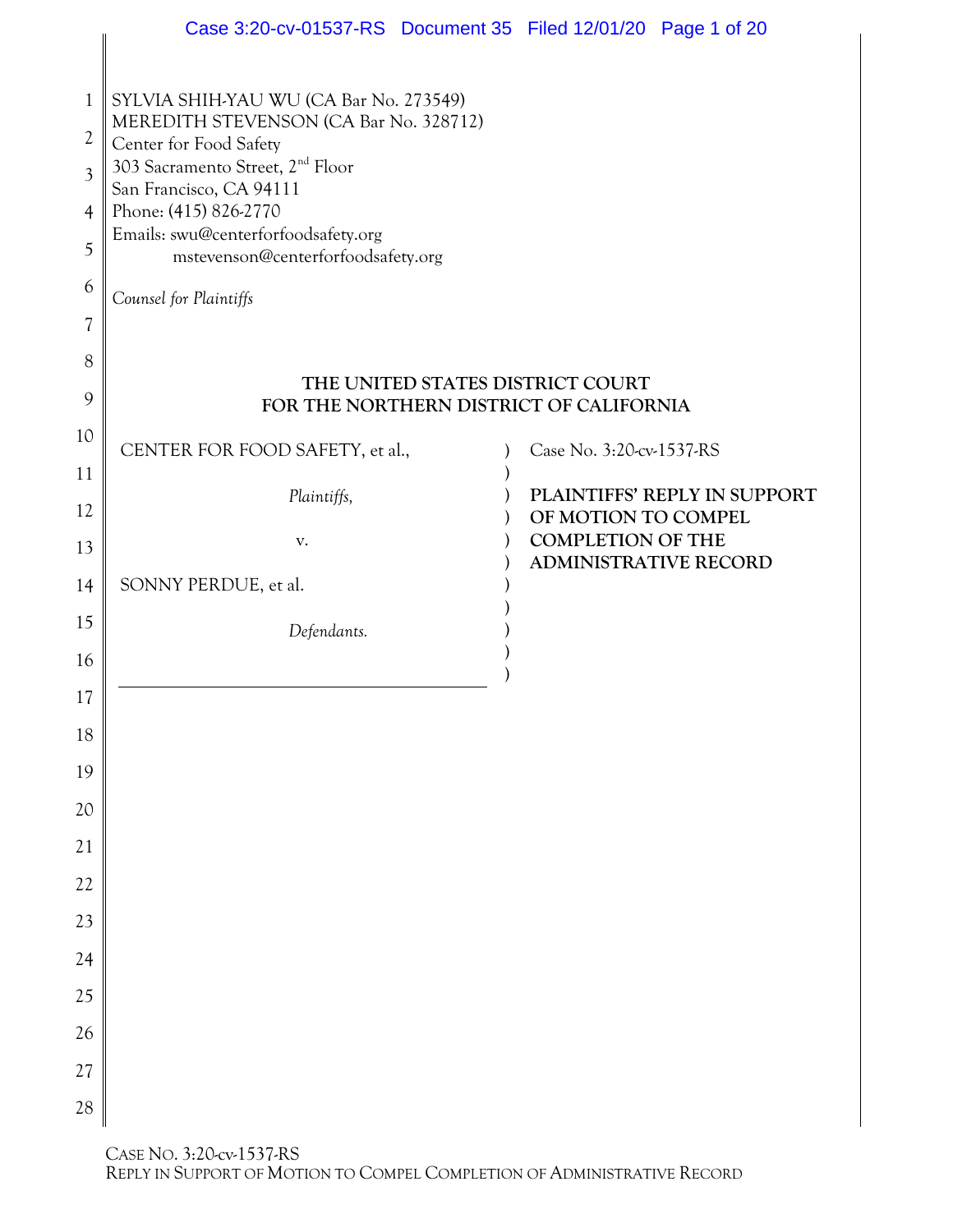# Case 3:20-cv-01537-RS Document 35 Filed 12/01/20 Page 2 of 20

## **TABLE OF CONTENTS**

<span id="page-1-0"></span>

| $\overline{2}$ |      |           |                                                                                                                                               |  |
|----------------|------|-----------|-----------------------------------------------------------------------------------------------------------------------------------------------|--|
| $\overline{3}$ |      |           |                                                                                                                                               |  |
| $\overline{4}$ |      |           |                                                                                                                                               |  |
| 5              |      |           |                                                                                                                                               |  |
| 6              |      |           |                                                                                                                                               |  |
| 7              | I.   |           | USDA Argues for a Dangerous Change that Would Obliterate Meaningful APA                                                                       |  |
| 8              |      |           | Review of Agency Action, in Contravention of Ninth Circuit Precedent and this                                                                 |  |
| 9              |      |           |                                                                                                                                               |  |
| 10             |      | A.        | An Administrative Record Is Required for the Court to Evaluate the                                                                            |  |
| 11             |      |           |                                                                                                                                               |  |
| 12             |      | <b>B.</b> | The Record Includes All Materials Before the Agency and Directly or<br>Indirectly Considered, Not Just Those It Chose to Admit It Considered5 |  |
| 13             |      |           |                                                                                                                                               |  |
| 14             | II.  |           |                                                                                                                                               |  |
| 15             |      | A.        | Defendants Must Include Written Comments the Agency Reviewed<br>Concerning Organic Certification of Hydroponic Production. 9                  |  |
| 16<br>17       |      | <b>B.</b> | Organic Certifier Responses Are Properly Part of the Administrative                                                                           |  |
| 18<br>19       |      | C.        | The Agency Must Include NOSB Transcripts in the Administrative                                                                                |  |
|                |      |           |                                                                                                                                               |  |
| 20<br>21       |      | D.        | Comments, Slides, and Other Materials Pre-Dating the Agency's<br>Final Decision Belong in the Administrative Record11                         |  |
|                |      |           |                                                                                                                                               |  |
| 22             |      | Ε.        | The Record Includes Internal Materials and Communications                                                                                     |  |
| 23<br>24       | III. |           | In the Alternative, this Court Should Supplement the Administrative Record                                                                    |  |
|                |      |           |                                                                                                                                               |  |
| 25             |      |           |                                                                                                                                               |  |
| 26<br>27       |      |           |                                                                                                                                               |  |
|                |      |           |                                                                                                                                               |  |
| 28             |      |           |                                                                                                                                               |  |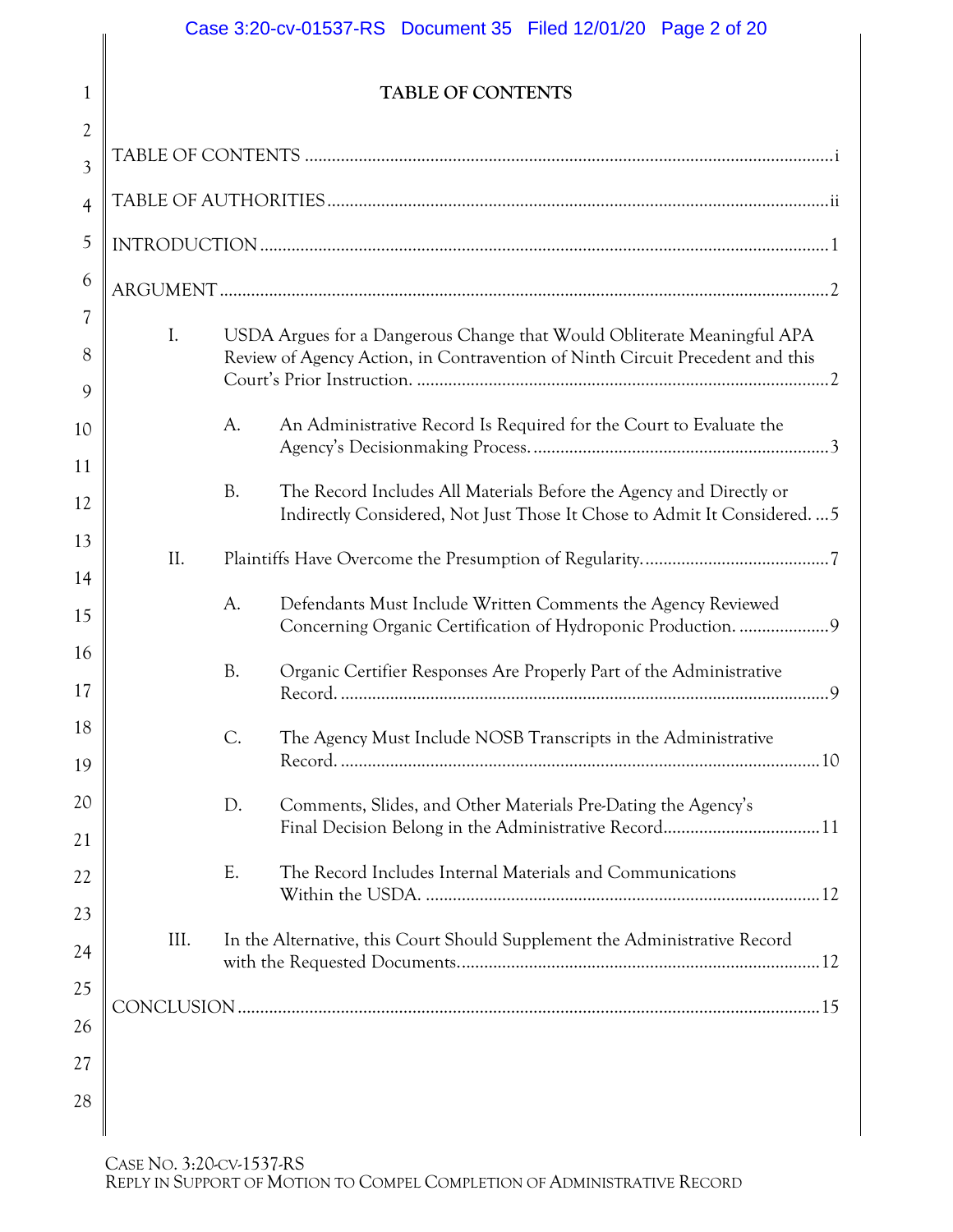# Case 3:20-cv-01537-RS Document 35 Filed 12/01/20 Page 3 of 20

## **TABLE OF AUTHORITIES**

| $\overline{2}$           | <b>Federal Cases</b><br>Page(s)                                                                                                                        |  |
|--------------------------|--------------------------------------------------------------------------------------------------------------------------------------------------------|--|
| 3                        | Allied Pilots Ass'n v. Pension Benefits Guar. Corp.,                                                                                                   |  |
| 4                        |                                                                                                                                                        |  |
| 5                        | American Bankers Association v. National Credit Union Administration,                                                                                  |  |
| 6                        | CHW W. Bay v. Thompson,                                                                                                                                |  |
| $\overline{\mathcal{U}}$ |                                                                                                                                                        |  |
| 8<br>9                   | Citizens to Pres. Overton Park, Inc. v. Volpe,                                                                                                         |  |
| 10                       | Clark v. Busey,                                                                                                                                        |  |
| 11                       |                                                                                                                                                        |  |
| 12                       | Ctr. for Envtl. Health v. Perdue,                                                                                                                      |  |
| 13                       | Ctr. for Native Ecosystems v. Salazar,                                                                                                                 |  |
| 14                       |                                                                                                                                                        |  |
| 15                       | Gill v. Dep't of Justice,                                                                                                                              |  |
| 16<br>17                 | INS v, Chadha,                                                                                                                                         |  |
| 18<br>19                 | People of State of Cal. ex rel. Lockyer v. U.S. Dep't of Agric.,<br>Nos. C05-3508 & C05-4038, 2006 WL 708914 (N.D. Cal. Mar. 16, 2006)  5, 6, 7, 9, 11 |  |
| 20                       | McCrary v. Gutierrez,                                                                                                                                  |  |
| 21                       |                                                                                                                                                        |  |
| 22                       | Mohammadi-Motlagh v. INS,                                                                                                                              |  |
|                          |                                                                                                                                                        |  |
| 23                       | Nat'l Wildlife Fed'n v. U.S. Army Corps of Eng'rs,                                                                                                     |  |
| 24                       |                                                                                                                                                        |  |
| 25                       | Norton v. S. Utah Wilderness All.,                                                                                                                     |  |
| 26                       |                                                                                                                                                        |  |
| 27                       | Nw. Coal. for Alts. to Pesticides v. EPA,                                                                                                              |  |
| 28                       |                                                                                                                                                        |  |
|                          |                                                                                                                                                        |  |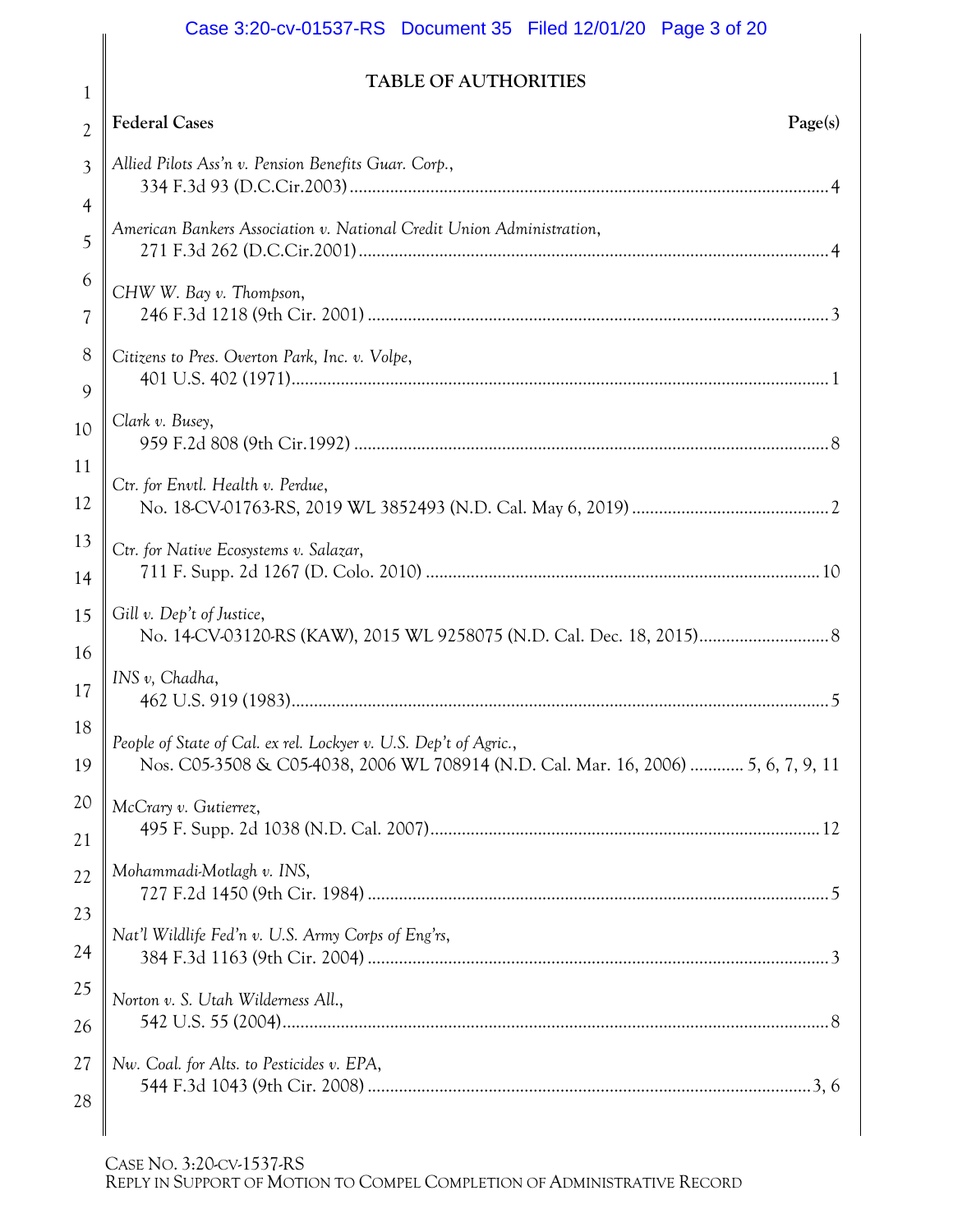## Case 3:20-cv-01537-RS Document 35 Filed 12/01/20 Page 4 of 20

|                               | Case 3.20 CV DUCULIER OF FIGURALIZING FAUL 20                |
|-------------------------------|--------------------------------------------------------------|
| 1                             | Federal Cases (Cont'd)<br>Page(s)                            |
| $\overline{2}$                | Oceana, Inc. v. Pritzker,                                    |
| $\mathfrak{Z}$<br>4           | Oceana, Inc v. Ross,                                         |
| 5<br>6                        | Portland Audubon Soc'y v. Endangered Species Comm.,          |
| $\overline{\mathcal{U}}$<br>8 | Pub. Power Council v. Johnson,                               |
| 9                             | Regents of the Univ. of Cal. v. U.S. Dep't of Homeland Sec., |
| 10<br>11                      | Safari Club Int'l v. Jewell,                                 |
| 12<br>13                      | Sierra Club v. Zinke, No. 17-CV-07187-WHO,                   |
| 14                            | Swedish Am. Hosp. v. Sebelius,                               |
| 15<br>16                      | Thompson v. U.S. Dep't of Labor,                             |
| 17<br>18                      | Water Supply & Storage Co. v. U.S. Dep't of Agric.,<br>. 11  |
| 19                            | <b>Federal Statutes</b>                                      |
| 20                            |                                                              |
| 21                            |                                                              |
| 22                            |                                                              |
| 23                            | Rules                                                        |
| 24                            |                                                              |
| 25                            |                                                              |
| 26                            |                                                              |
| 27                            |                                                              |
| 28                            |                                                              |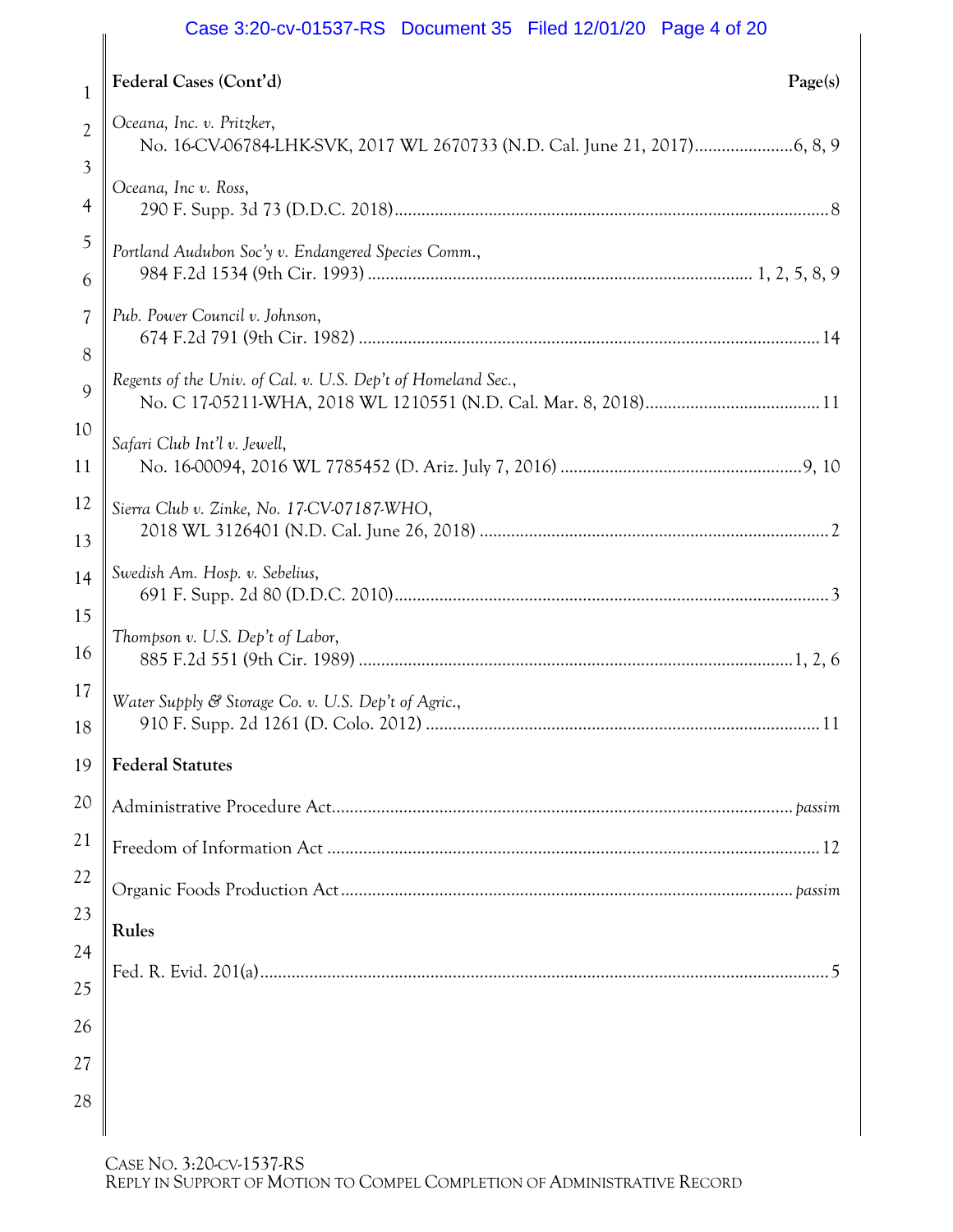#### <span id="page-4-3"></span><span id="page-4-0"></span>**INTRODUCTION**

<span id="page-4-4"></span><span id="page-4-1"></span>3 4 5 6 7 8 9 10 11 12 The Administrative Procedure Act (APA) requires courts to review agency action on the basis of "the whole record" that was before the agency in order to effectuate judicial review. 5 U.S.C. § 706; *Citizens to Pres. Overton Park, Inc. v. Volpe*, 401 U.S. 402, 415 (1971) (APA requires "thorough, probing, in-depth review"). The scope of "whole record" is broad: it includes documents directly and indirectly considered by the agency, including documents considered by subordinate employees, relevant comments submitted to the agency, transcripts of meetings, and other internal materials. *See Thompson v. U.S. Dep't of Labor*, 885 F.2d 551, 555 (9th Cir. 1989); Pls.' Mot. Complete 4-5, ECF No. 20. By contrast, an Administrative Record containing anything less is a "fictional account of the actual decisionmaking process" rendering judicial review "almost meaningless." *Portland Audubon Soc'y v. Endangered Species Comm*., 984 F.2d 1534, 1548 (9th Cir. 1993).

<span id="page-4-2"></span>13 14 15 16 17 18 19 20 21 22 The incomplete Administrative Record produced by Defendants United States Department of Agriculture (USDA) provides just such a "fictional account" of the Agency's denial of Plaintiffs' Petition (the Petition Denial). Defendants considered—as they must—the extensive deliberations from a wide range of sources concerning how hydroponic operations could fit under the production standards prescribed in the Organic Foods Production Act (OFPA), yet the Record includes only a handful of select set of transcripts and written materials, and is curiously missing other critical deliberative materials from expert committees, primary data, and other public submissions on this subject matter from the same time period. *See* Pls.' Mot. 8-11. It is undisputed that these materials were before the Agency and relate to its Petition Denial; as such, they are necessarily part of the "whole record" for this Court's review.

23 24 25 26 27 28 Defendants instead offer a narrow definition of the "whole record" that would reduce it to what an agency claims it had directly considered. Defendants' definition has been soundly rejected by courts, and contradicts bedrock principles of judicial review under the APA. As discussed below, Plaintiffs have more than met their burden to show irregularity in the Record produced. *See* Defs.' Opp'n Mot. Complete 1, ECF No. 24. USDA's culled and cherry-picked Administrative Record is untenable under the controlling authority. Alternatively, Plaintiffs have more than met

1

CASE NO. 3:20-CV-1537-RS

REPLY IN SUPPORT OF MOTION TO COMPEL COMPLETION OF ADMINISTRATIVE RECORD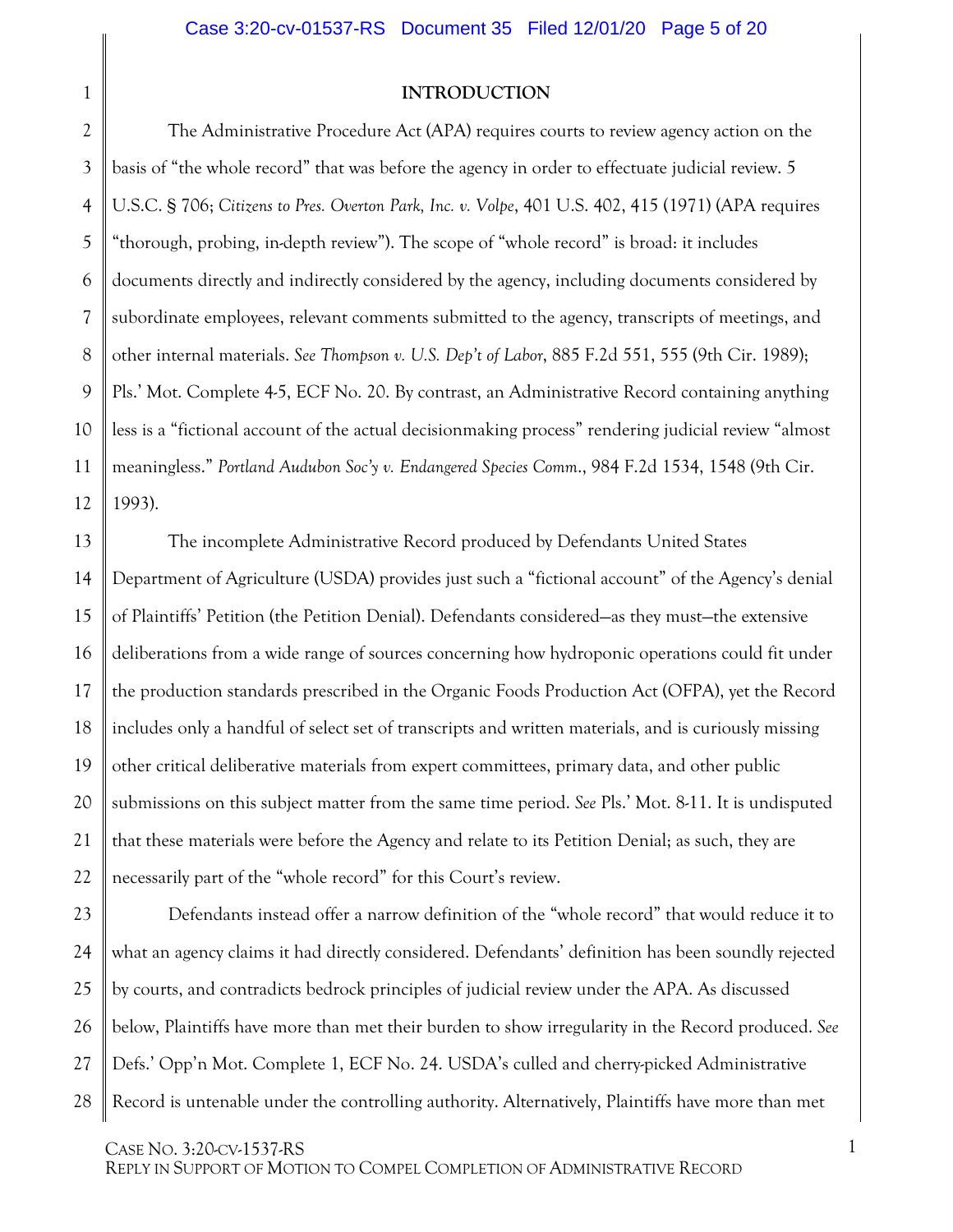1 their burden for supplementing the record. The Court should grant Plaintiffs' Motion and include the attached documents filed with Plaintiffs' Motion to Complete as part of the Administrative Record. *See* Decl. Meredith Stevenson, ECF No. 21; *see also* Exs. A-D, ECF No. 21-1-21-4.

#### <span id="page-5-5"></span><span id="page-5-4"></span><span id="page-5-2"></span><span id="page-5-0"></span>**ARGUMENT**

## <span id="page-5-1"></span>**I. USDA Argues for a Dangerous Change that Would Obliterate Meaningful APA Review of Agency Action, in Contravention of Ninth Circuit Precedent and this Court's Prior Instruction.**

<span id="page-5-3"></span>As Plaintiffs previously noted, the standard for the scope of an administrative record in the Ninth Circuit is clear: the Record to be produced by the agency includes "all documents and materials directly or indirectly considered by agency decision-makers and includes evidence contrary to the agency's position." *Thompson*, 885 F.2d at 555 (emphasis added); *see supra* p. 1. This Court has explained that "[i]nternal materials are part of the 'universe of materials' considered by the agency . . . and must be included in the administrative record unless omitted on the basis of [substantiated claims of privilege.]" *See Ctr. for Envtl. Health v. Perdue*, No. 18-CV-01763-RS, 2019 WL 3852493, at \*2 (N.D. Cal. May 6, 2019); *see also Sierra Club v. Zinke, No. 17-CV-07187-WHO,* 2018 WL 3126401, at \*3 (N.D. Cal. June 26, 2018) (noting that courts in the Ninth Circuit have "repeatedly required deliberative materials (such as internal memoranda, draft reports, emails, and meeting notes) to be added to the administrative record if they were considered in the agency's decision."). The Administrative Record includes "everything that was before the agency pertaining to the merits of its decision." *Portland Audubon Soc'y*, 984 F.2d at 1548 (citing *Thompson*, 885 F.2d at 555-56); Defs.' Opp'n 2. USDA does not dispute this, but contorts the standard as purportedly permitting the Agency (1) to withhold any and all documents because this case does not even require an Administrative Record; and (2) to allow the Agency to unilaterally withhold documents referenced in the Petition by claiming that the Agency did not review them. USDA's standard has been squarely rejected. This Court should not allow USDA to provide as the "whole record" only those documents that USDA relied upon, but must require the Administrative Record to include all the documents the Agency had before it and admittedly considered when making its Petition Denial.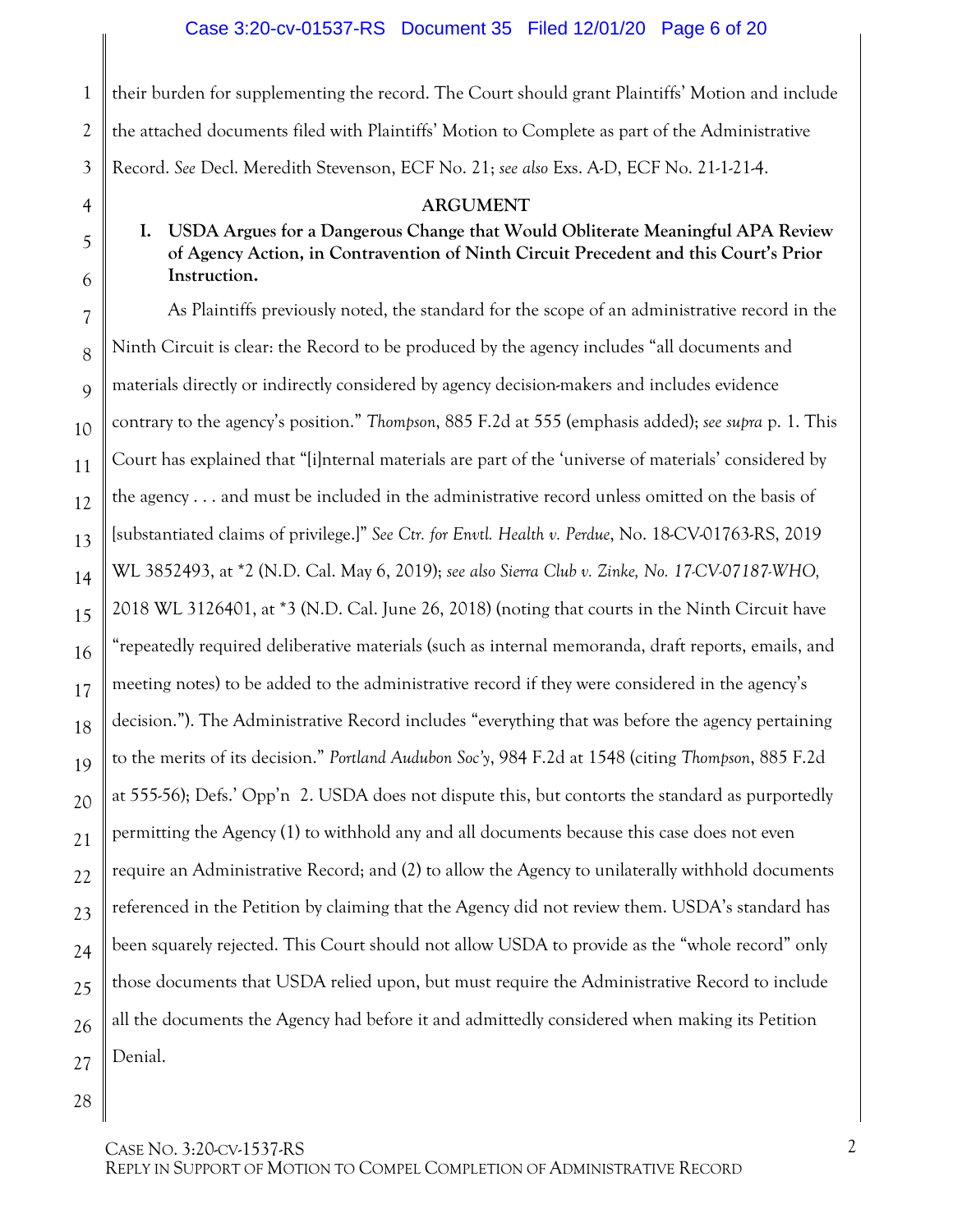1

2

3

4

5

6

7

8

9

10

11

12

13

14

15

16

17

<span id="page-6-4"></span>18

19

20

21

22

23

24

25

26

27

28

## <span id="page-6-0"></span>**A. An Administrative Record Is Required for the Court to Evaluate the Agency's Decisionmaking Process.**

USDA improperly mischaracterizes the claims in this case as involving entirely "purely legal claims" of statutory interpretation. *See* Defs.' Opp'n 6. While it is true that many of Plaintiffs' claims concern USDA's statutory and regulatory interpretation of OFPA, which are legal questions, Plaintiffs also challenge USDA's underlying factual support in its Petition Denial, in particular as they relate to how hydroponic operations can meet OFPA's statutory and regulatory command. *See* Compl. ¶¶ 114-124, ECF No. 1.; *see also* Pls.' Br. 23-25. And even for the statutory and regulatory interpretation questions, the Administrative Record contains critical legislative and rulemaking history relevant to this Court's review, and interpretive opinions from experts tasked with aiding USDA's administration of OFPA that are informative for the Court.

<span id="page-6-3"></span>USDA's argument is thus contradicted by this Circuit's clear instruction that an administrative record is required for courts "to comprehend the agency's handling of the evidence cited or relied upon . . . [and] to educate [themselves] so that [they] can properly perform [their] reviewing function: determining whether the agency's conclusions are rationally supported." *Nw. Coal. for Alts. to Pesticides v. EPA*, 544 F.3d 1043, 1052 n.7 (9th Cir. 2008) (internal quotation marks omitted); *see also* Pls.' Mot. 2-3. Where plaintiffs challenge "not only the administrative decision, but also the process that led to that decision," "[t]he court is unable to assess the merits of these arguments without considering the administrative record." *[Swedish Am. Hosp. v. Sebelius](https://1.next.westlaw.com/Link/Document/FullText?findType=Y&serNum=2021486797&pubNum=0004637&originatingDoc=I5ca4d9c05db611eaa7f2c2ee73128881&refType=RP&fi=co_pp_sp_4637_88&originationContext=document&transitionType=DocumentItem&contextData=(sc.RelatedInfo)#co_pp_sp_4637_88)*, [691 F. Supp. 2d 80, 88-89 \(D.D.C. 2010\)](https://1.next.westlaw.com/Link/Document/FullText?findType=Y&serNum=2021486797&pubNum=0004637&originatingDoc=I5ca4d9c05db611eaa7f2c2ee73128881&refType=RP&fi=co_pp_sp_4637_88&originationContext=document&transitionType=DocumentItem&contextData=(sc.RelatedInfo)#co_pp_sp_4637_88) (denying government's motion to dismiss and granting plaintiff's motion to compel production of administrative record); *[CHW W. Bay v. Thompson](https://1.next.westlaw.com/Link/Document/FullText?findType=Y&serNum=2001321904&pubNum=0000506&originatingDoc=I5ca4d9c05db611eaa7f2c2ee73128881&refType=RP&fi=co_pp_sp_506_1223&originationContext=document&transitionType=DocumentItem&contextData=(sc.RelatedInfo)#co_pp_sp_506_1223)*, 246 [F.3d 1218, 1223 \(9th Cir. 2001\)](https://1.next.westlaw.com/Link/Document/FullText?findType=Y&serNum=2001321904&pubNum=0000506&originatingDoc=I5ca4d9c05db611eaa7f2c2ee73128881&refType=RP&fi=co_pp_sp_506_1223&originationContext=document&transitionType=DocumentItem&contextData=(sc.RelatedInfo)#co_pp_sp_506_1223) (" 'arbitrary and capricious' review under the APA focuses on the reasonableness of an agency's decision-making *processes*" (emphasis in original)).

<span id="page-6-2"></span><span id="page-6-1"></span>USDA clearly understood this standard, for the Agency did prepare and submit to the Court an administrative record. Admin. R., ECF No. 19-2; *Nat'l Wildlife Fed'n v. U.S. Army Corps of Eng'rs*, 384 F.3d 1163, 1170 (9th Cir. 2004) (An agency must present a "rational connection between the facts found and the conclusions made" under APA review). The Petition cited the extensive history of the National Organic Standards Board's (NOSB) recommendations as well as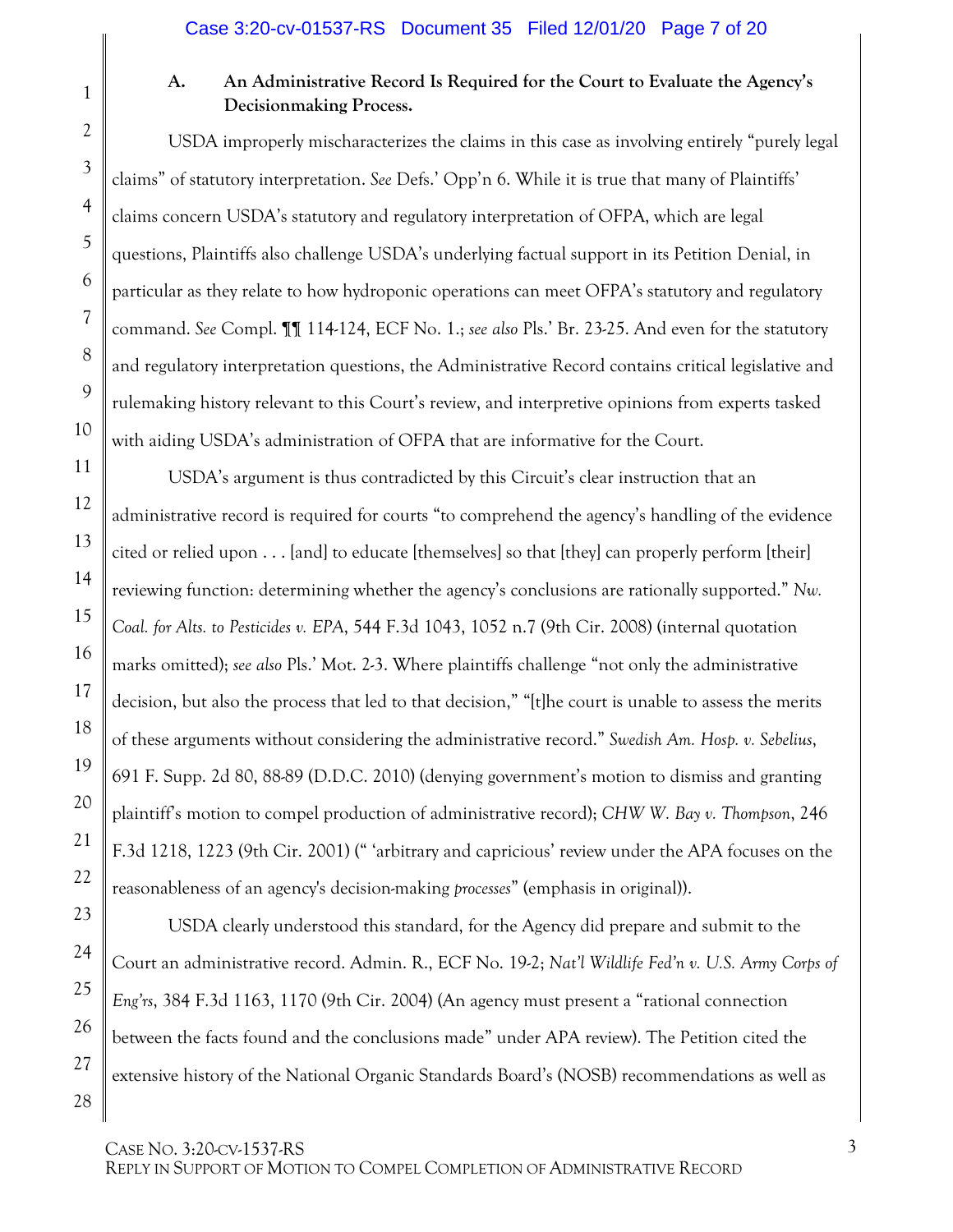#### Case 3:20-cv-01537-RS Document 35 Filed 12/01/20 Page 8 of 20

1 2 3 4 5 6 the findings of the Hydroponic Task Force as bases for why USDA should prohibit organic certification of hydroponic production. *See* Pet., AR13-19. USDA itself agreed that such factual materials are relevant to the Court's determination and prepared the Record, which, according to USDA's certification, contains "documents that were directly or indirectly considered" in the Denial. Defs.' Notice Lodging Admin. R. 3, ECF No. 19. This Court cannot effectuate review without the "whole record."

7 8 9 10 11 12 13 14 15 Further, the NOSB and Hydroponic Task Force deliberations Plaintiffs seek to introduce are essential in this evaluation, as Congress and USDA itself have recognized these bodies as important experts and advisors on USDA's implementation of OFPA. *See* Exs. A-B; Pls' Mot. Complete at 8-11. As Plaintiffs explained, Congress created the NOSB to ensure that USDA receives the expert input of the organic community in its administration of the National Organic Program. *See* Pls.' Summ. J. Br. 4, ECF No. 22 (and citations therein). USDA created the Hydroponic Task Force "to examine hydroponic and aquaponics practices and their alignment with the USDA organic regulations and [OFPA]." AR327. The deliberations and opinions of these experts are thus highly relevant in evaluating USDA's Petition Denial.

16 17 18 19 20 21 22 23 24 25 26 Rather than the recent guidance from the Ninth Circuit, or the long line of APA cases in which this Court based its determination on summary judgment on an Administrative Record in this Court, USDA depends on extra-circuit authority for its notion that an Administrative Record is not required, which it nonetheless mischaracterized. Defendants cite *District Hospital Partners, L.P. v. Sebelius*, which states the opposite of Defendants' position: when "the Agency's reasons for interpreting and applying a regulation [are] at issue," an AR is required. 794 F. Supp. 2d 162, 172 (D.D.C. 2011). *District Hospital Partners* only acknowledges some instances in which the D.C. Circuit did not require an AR, none of which apply here. Plaintiffs are not bringing a facial attack on a statute, as in *American Bankers Association v. National Credit Union Administration,* 271 F.3d 262, 266 (D.C.Cir.2001), and do not suggest that USDA's action was not a "formal administrative determination." *Allied Pilots Ass'n v. Pension Benefits Guar. Corp.,* 334 F.3d 93, 97–98

<span id="page-7-1"></span><span id="page-7-0"></span>27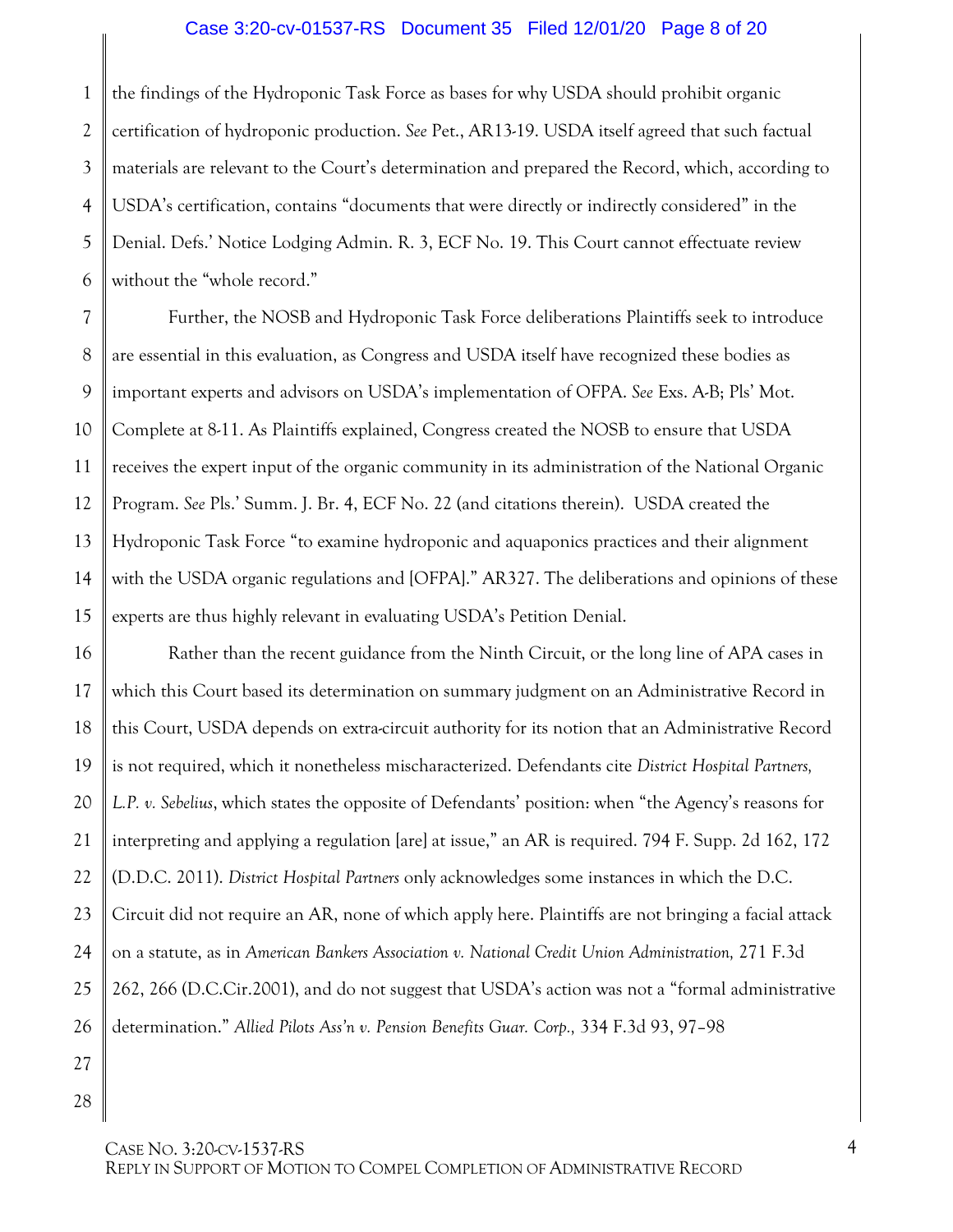### <span id="page-8-3"></span><span id="page-8-1"></span>Case 3:20-cv-01537-RS Document 35 Filed 12/01/20 Page 9 of 20

1 2 3 4 5 6 7 8 (D.C.Cir.2003).[1](#page-8-6) Plaintiffs challenge USDA's decision-making process and final conclusions of both facts and law in its Petition Denial, a final agency determination; record review is thus necessary and proper. *See Dist. Hosp. Partners*, 794 F. Supp. 2d at 171 (quoting *Am. Bankers Ass'n*, 271 F.3d at 267) (urging production of a Record where the "'manner in which the Administration has applied [a] rule in specific cases'" is challenged). Similarly, in *Mohammadi-Motlagh*, the court based its determination on *INS v, Chadha*, 462 U.S. 919 (1983) in which the Court reviewed only a legal question: the constitutionality of the one-house veto, *not* an agency's decision making process. *See Mohammadi-Motlagh v. INS*, 727 F.2d 1450 (9th Cir. 1984).

9 10 11 12 13 14 Further, Defendants' claim that the documents Plaintiffs seek to include in the Record are immaterial is belied by what Defendants themselves thought were relevant and material to this Court's review. Defs.' Opp'n 5. Defendants included transcripts of NOSB meetings, AR26-28, 177-196, 207-269, 653-787, 810-916, 957-1072, 1118-1136, details of the surveys sent to organic certifiers, AR386-87, and letters and comments to USDA from 2016-2017. *See* AR952-956; *see also* Pls.' Mot. 10-12.

## 15 16

17

18

19

20

<span id="page-8-2"></span>21

22

23

<span id="page-8-4"></span>24

25

#### <span id="page-8-0"></span>**B. The Record Includes All Materials Before the Agency and Directly or Indirectly Considered, Not Just Those It Chose to Admit It Considered.**

Defendants assert that the "whole record" somehow consists only of documents that were "actually considered" by the Deputy Administrator. Defs.' Opp'n 2. Defendants misstate the relevant standard. Courts within the Ninth Circuit have recognized that "a document need not literally pass before the eyes of the final agency decision maker to be considered part of the administrative record." *People of State of Cal. ex rel. Lockyer v. U.S. Dep't of Agric.*, Nos. C05-3508 & C05-4038, 2006 WL 708914, at \*2 (N.D. Cal. Mar. 16, 2006).The Ninth Circuit has made clear, the "whole record" for purposes of the APA includes "everything that was before the agency pertaining to the merits of its decision." *Portland Audubon Soc'y*, 984 F.2d at 1548. This  $\overline{a}$ 

<span id="page-8-6"></span><sup>26</sup>  $1$  Plaintiffs have also not requested judicial notice of legislative facts, as Defendants wrongly accuse. Defs.' Opp'n 5-6 (quoting *Von Saher v. Norton Simon Museum of Art at Pasadena*, 592 F.3d 954, 960

<sup>27</sup> (9th Cir. 2010)). Plaintiffs rather request completion of the Administrative Record with

<span id="page-8-5"></span><sup>28</sup> documents directly and indirectly considered by the Agency; thus Fed. R. Evid. 201(a) does not apply.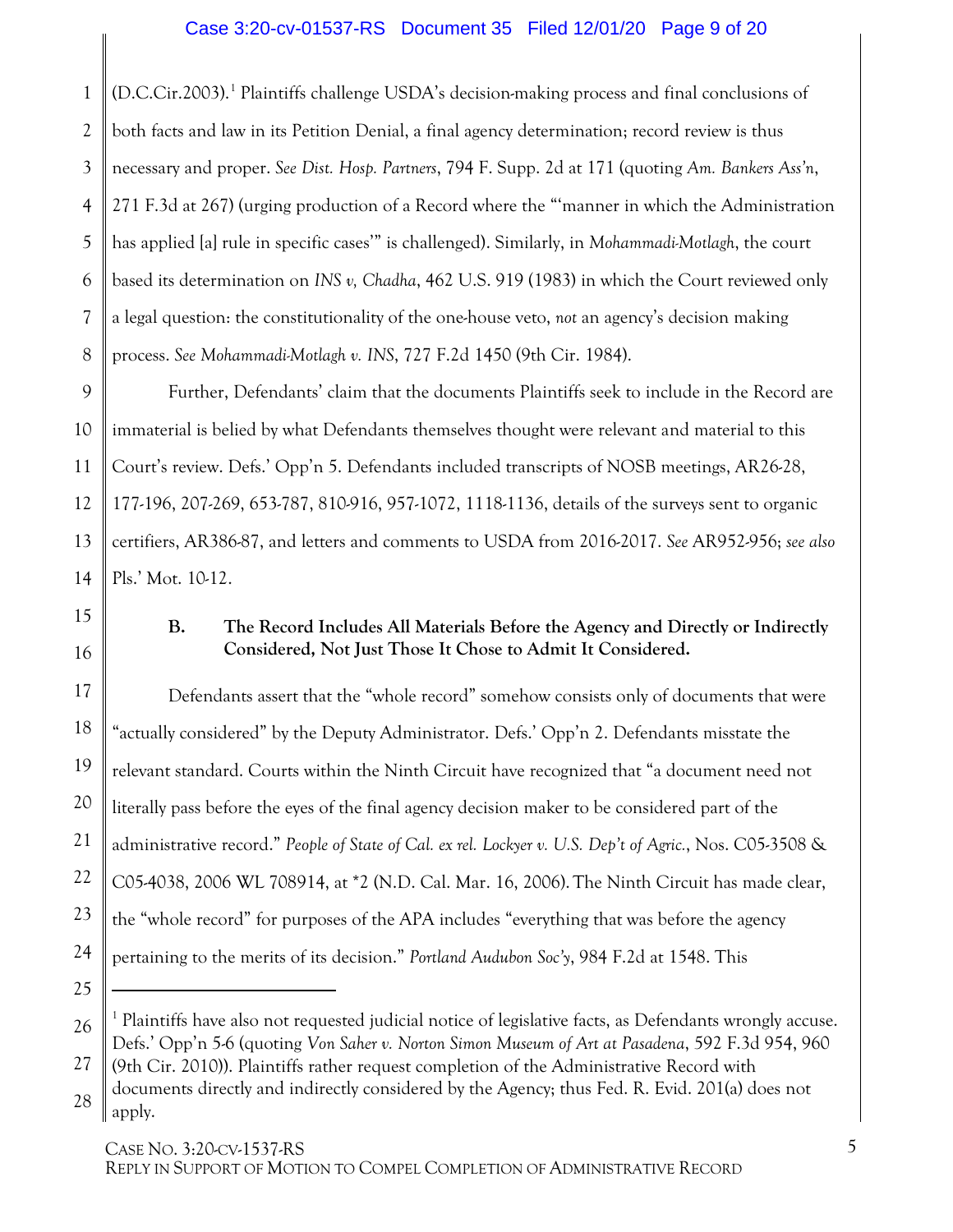#### <span id="page-9-3"></span><span id="page-9-0"></span>Case 3:20-cv-01537-RS Document 35 Filed 12/01/20 Page 10 of 20

<span id="page-9-2"></span>1 2 3 4 5 encompasses not only documents that support an agency's asserted justification of a challenged agency action, but also "evidence contrary to the agency's position." *Thompson*, 885 F.2d at 555; *see also Oceana, Inc. v. Pritzker*, No. 16-CV-06784-LHK-SVK, 2017 WL 2670733, at \*2 (N.D. Cal. June 21, 2017) ("An agency may not exclude information it considered on the grounds that it did not rely on that information.").

6 7 8 9 10 11 12 13 14 15 16 17 Indeed, Defendants' improper focus on the documents that were "actually considered" by the Administrator confirms that the record it compiled is incomplete. Defs.' Opp'n 17. In *Lockyer*, the court concluded based on the agency's representation that it had only included records "relied" upon and "considered" by the agency meant that the agency had failed to include documents that had been *indirectly considered* by the agency. *Lockyer*, 2006 WL 708914, at \*2. Accordingly, the court ordered the agency to "complete the record with the agency's internal and external communications regarding the decision-making process . . . , including drafts, internal reviews and critiques, inter-agency reviews, dissent from agency scientists, e-mail exchanges or other correspondence between and among the agencies and/or others involved in the process." *Id.* at \*4. Likewise here, Defendants' erroneous restriction of the record to the materials "actually considered" misconstrues the appropriate legal standard, rendering the administrative record incomplete.

<span id="page-9-1"></span>18 19 20 21 22 23 24 25 26 Defendants also assert that Plaintiffs were required to attach each of the requested documents to the Petition for Defendants to consider them. Defs.' Br. 8. By this logic, the Administrative Record would include the Petition only. Yet the very fact that Defendants certified and admittedly considered a much more extensive Administrative Record reveals this is not the standard. Defendants clearly state in the Petition Denial that the Agency based its decision on decades of deliberation and input, and Plaintiffs refer to the requested documents in the Petition. *See* AR1377; AR14; Pls.' Mot. 7. An Administrative Record of only Plaintiffs' Petition would fail to provide this Court with sufficient evidence to "determin[e] whether the agency's conclusions are rationally supported." *Nw. Coal. for Alts. to Pesticides*, 544 F.3d at 1052 n.7.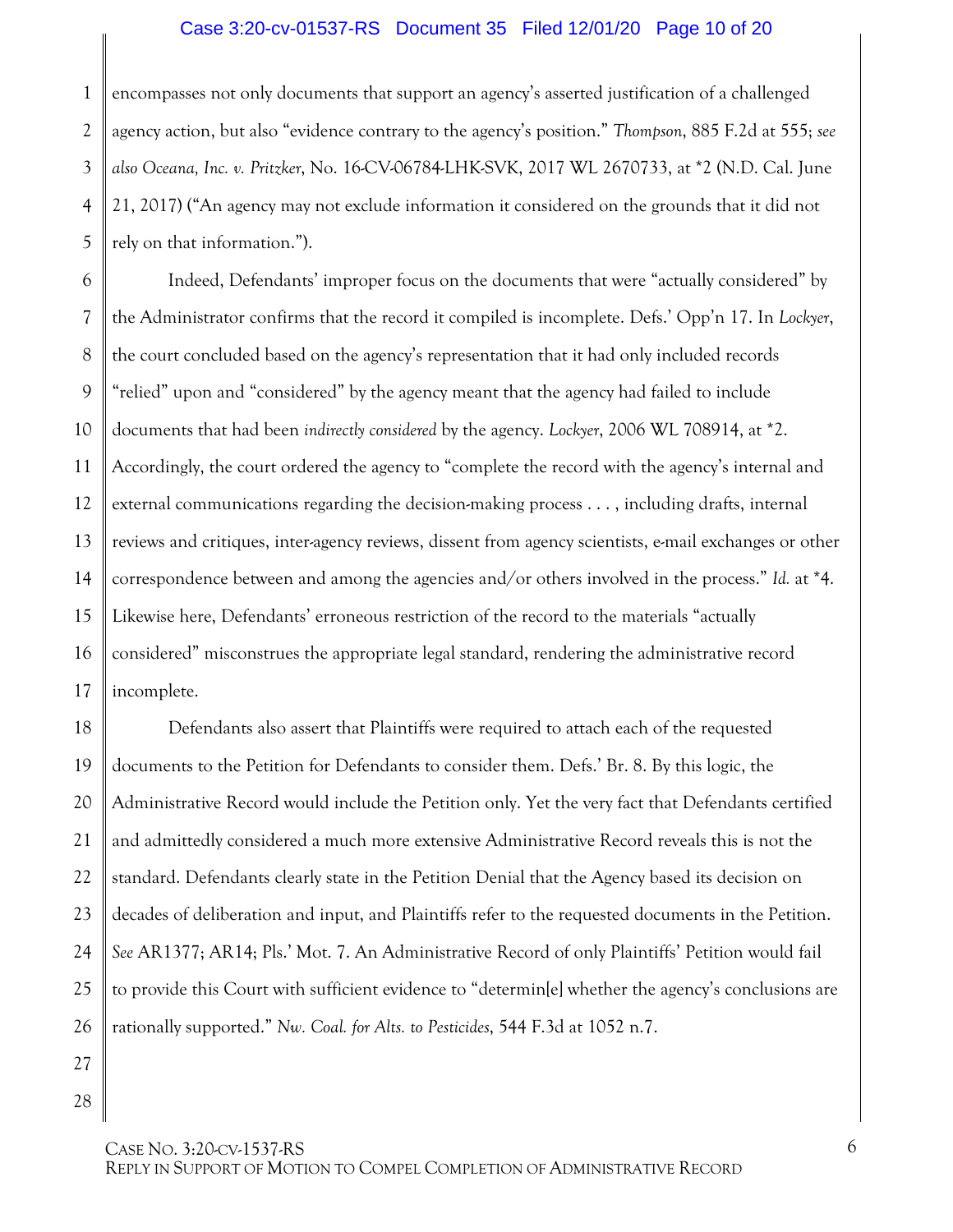#### <span id="page-10-1"></span><span id="page-10-0"></span>Case 3:20-cv-01537-RS Document 35 Filed 12/01/20 Page 11 of 20

#### **II. Plaintiffs Have Overcome the Presumption of Regularity.**

This district and other courts in this Circuit have instructed that rebutting the presumption of regularity that attaches to an agency's initial record is accomplished by (1) showing that the agency applied the wrong standard in compiling the record; or (2) showing that documents likely exist that are not included. *Lockyer*, 2006 WL 708914, at \*3; *see* Pls.' Mot. 7-12 (discussing case law and providing evidence of documents excluded from the Record).

7 8 9 10 11 12 13 14 15 16 17 18 Plaintiffs easily meet this burden. While USDA argues that Plaintiffs have not carried their burden to demonstrate that specific documents are missing from the record, the Agency admits that many more documents were before the Agency in this decision-making process, but which USDA has decided to omit from the Administrative Record. *See, e.g.*, Defs.' Opp'n 15-16 (admitting USDA "considered 'the substantial deliberation and input on [hydroponics] between 1995 and 2017 from a variety of sources, including the NOSB, public stakeholders, and the Hydroponic Task Force,' which did not involve reviewing *every* public comment"). The Agency also specifically admitted to excluding two documents identified by Plaintiffs, and subsequently included them in the revised Administrative Record. Defs.' Opp'n 1. Thus, the *existence* of these documents and even the Agency's *consideration* of the requested documents is not speculative—the only question the parties contest is whether USDA is justified in excluding those documents.<sup>[2](#page-10-2)</sup> As to the specific documents Plaintiffs have identified, USDA seeks to replace this Court's

requirement to identify "reasonable, non-speculative grounds for the belief that the [omitted] documents were considered by the agency and not included in the record" with a standard requiring Plaintiff to demonstrate that the agency "actually considered . . . all of the documents in Exhibits A through D" just before making its decision. Defs.' Opp'n 12. This is not the standard, nor is it supported by the inapposite out-of-district cases USDA cites for support. Defs.' Opp'n 9-

 $\overline{a}$ 

19

20

21

22

23

1

2

3

4

5

<sup>24</sup>

<span id="page-10-2"></span><sup>25</sup> 26 27 28 <sup>2</sup> Plaintiffs do not seek to overcome the presumption of regularity based on the Agency's exclusion of pre-decisional, deliberative materials from the Administrative Record, as Defendants suggest. Defs.' Opp'n 15. Plaintiffs made clear that they were not seeking to compel completion of the Record with those withheld documents under claims of privilege. Pls' Mot. 5. Rather Plaintiffs overcome this presumption based on the Agency's incorrect standard in compiling the Record and the exclusion of Exhibits A-D, which were admittedly considered by the Agency. Defs.' Opp'n 15- 16.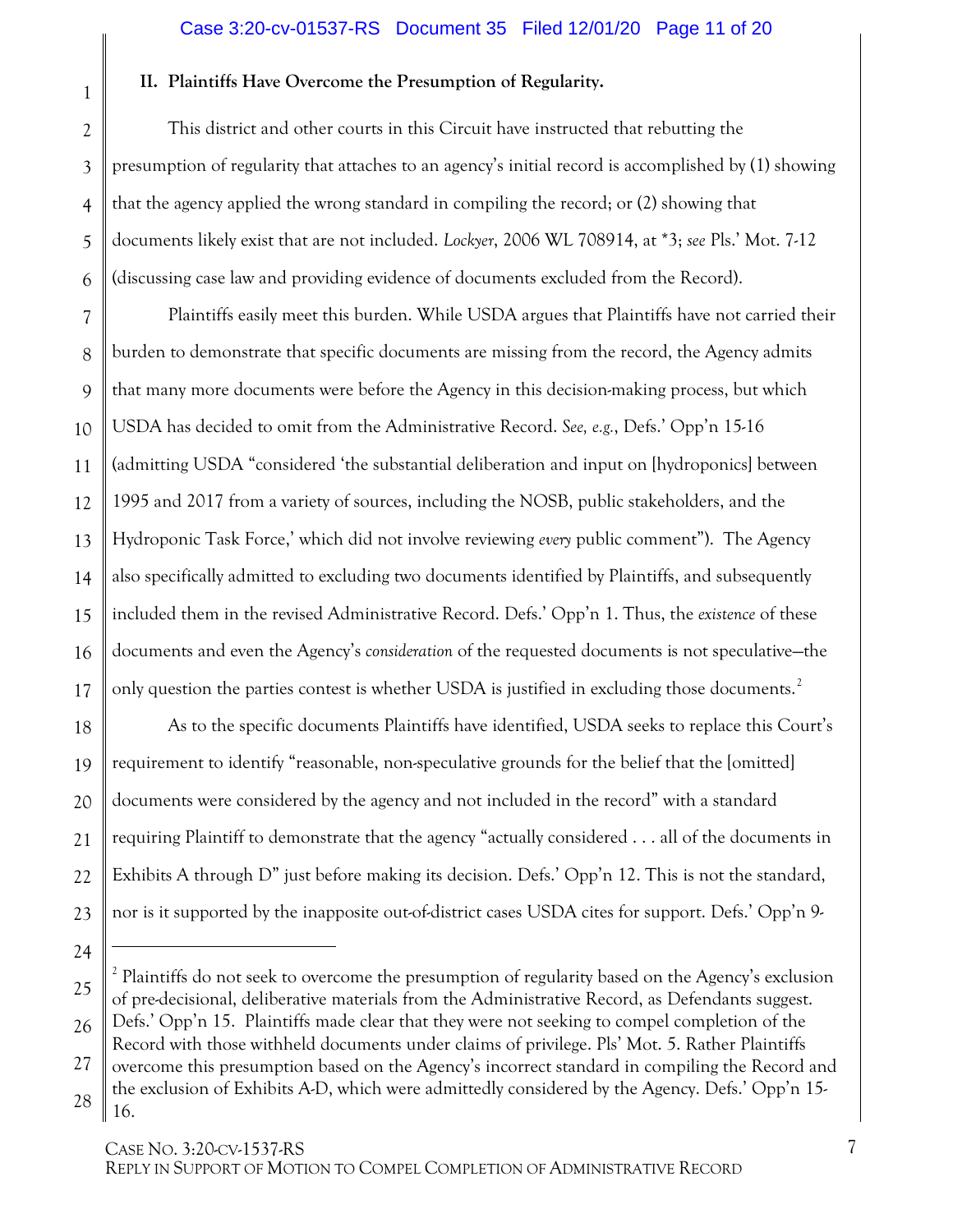#### <span id="page-11-4"></span><span id="page-11-3"></span>Case 3:20-cv-01537-RS Document 35 Filed 12/01/20 Page 12 of 20

1 2 3 4 5 6 7 8 10. Defendants latch onto *Oceana, Inc v. Ross*, 290 F. Supp. 3d 73, 80 (D.D.C. 2018) for the premise that each document must be "actually considered." To the contrary, *Oceana* stated that the question is whether "the relevant decisionmakers actually thought about *or* [at minimum] had these documents before them in the process of making [the relevant] decision." 290 F. Supp. 3d at 80. Plaintiffs have established that these documents were before the Agency in denying the Petition "with sufficient specificity" and provided detailed explanations for why they were directly or indirectly considered by the Agency. *Gill v. Dep't of Justice*, No. 14-CV-03120-RS (KAW), 2015 WL 9258075, at \*5 (N.D. Cal. Dec. 18, 2015); *see* Pls.' Mot. 7-12.

<span id="page-11-5"></span><span id="page-11-1"></span>9 10 11 12 13 14 15 Where "the so-called 'record' looks complete on its face and appears to support the decision of the agency but there is a subsequent showing of impropriety in the process, that impropriety creates an appearance of irregularity which the agency must then show to be harmless." *Portland Audubon Soc'y*, 984 F.2d at 1548. USDA *admits* to its consideration of documents from 1995 to 2017, but offers no explanation why documents from the same period that are generated by processes involving the Agency on the subject of hydroponic operations, were excluded from the Agency's consideration. *See* Exs. A-D; Pls.' Mot. 8.

<span id="page-11-2"></span><span id="page-11-0"></span>16 17 18 19 20 21 22 23 24 USDA also cannot support its assertion that a lower standard applies here because the Petition Denial "is a decision *not to act* at all." Defs.' Opp'n 14 (quoting *FCC v. Fox Television Stations, Inc.*, 566 U.S. 502, 514-15 (2009)). To the contrary, "a 'failure to act' is not the same thing as a 'denial.'" *Norton v. S. Utah Wilderness All*., 542 U.S. 55, 63 (2004) (explaining that a denial is "the agency's act of saying no to a request," while failure to act requires "the omission of an action without formally rejecting a request."). Courts have held that "an agency's denial of a petition for rulemaking constitutes final, reviewable agency action." *Clark v. Busey*, 959 F.2d 808, 811 (9th Cir.1992). In its response to Plaintiffs' summary judgment motion, Defendants do not dispute that the Petition Denial constitutes final agency action, subject to full arbitrary and capricious review.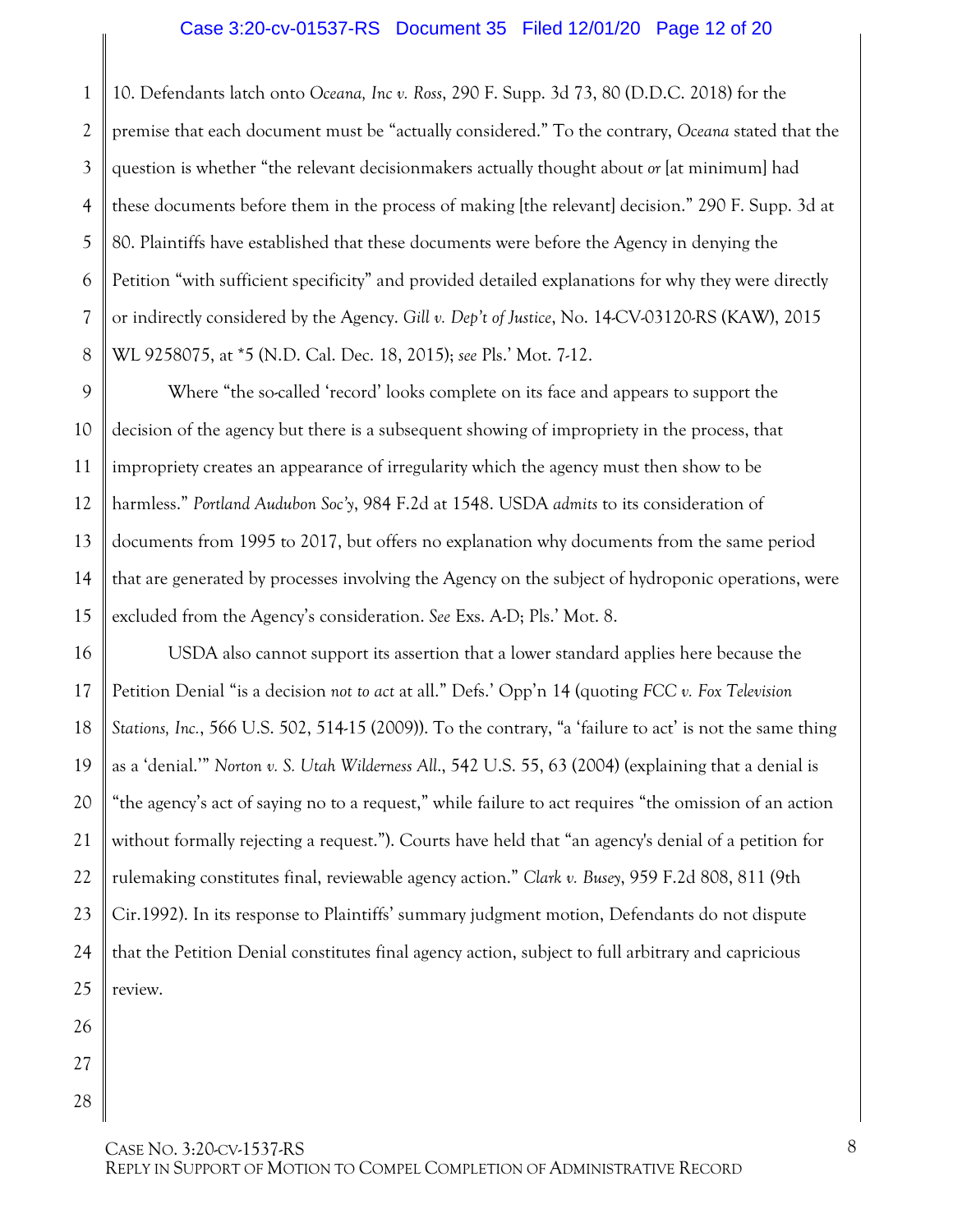## <span id="page-12-0"></span>**A. Defendants Must Include Written Comments the Agency Reviewed Concerning Organic Certification of Hydroponic Production.**

Defendants concede that the Agency "considered 'the substantial deliberation and input on [hydroponics] between 1995 and 2017 from a variety of sources, including the NOSB, public stakeholders, and the Hydroponic Task Force'" and that the Agency reviewed public comments but apparently not "*every* public comment" because there were too many. Defs.' Opp'n 15-16. Defendants have failed to meet their burden to show that the omission of these public comments was harmless. Setting aside the fact that agencies typically compile and include *all* public comments received on a rulemaking as part of the administrative record, by Defendants' own admission, at least some, if not all, public comments were relevant to the Agency's consideration of the Petition. Yet, the Administrative Record contains only one written comment from industry supporting organic certification of hydroponic operations—the Plenty Ag letter—and not a single document from any other organization in opposition. AR952-956. The comments that Plaintiffs seek to include in the Record directly address the issue of whether organic certification of hydroponic operations should be prohibited. *See id*., Ex. B. Without including Plaintiffs' requested comments, the Court would be left to consider "a fictional account of the actual decisionmaking process." *Portland Audubon Soc'y*, 984 F.2d at 1548.

<span id="page-12-4"></span>

<span id="page-12-5"></span><span id="page-12-3"></span><span id="page-12-2"></span><span id="page-12-1"></span>**B. Organic Certifier Responses Are Properly Part of the Administrative Record.**

USDA also fails to meet its burden to show that exclusion of certifiers' direct responses to USDA's surveys on the state of organic certification of hydroponic operation is harmless and not necessary for judicial review. USDA justifies the exclusion of the survey responses based on its assertion that the Agency only directly reviewed spreadsheets compiled by staff based on these responses, which are contained in the Record. Defs.' Opp'n 17-18; AR387 (summarizing survey results). But Courts have made clear that the record—and here the survey responses—"need not literally pass before the eyes of the final agency decision maker"; rather the record must include documents that an agency "constructively considered." *Lockyer*, 2006 WL 708914, at \*2; *Safari Club Int'l v. Jewell,* No. 16-00094, 2016 WL 7785452, at \*2 (D. Ariz. July 7, 2016); *see also Oceana, Inc. v. Pritzker*, 2017 WL 2670733, at \*4. Such "constructive" consideration may occur "where the

1

2

3

4

5

6

7

8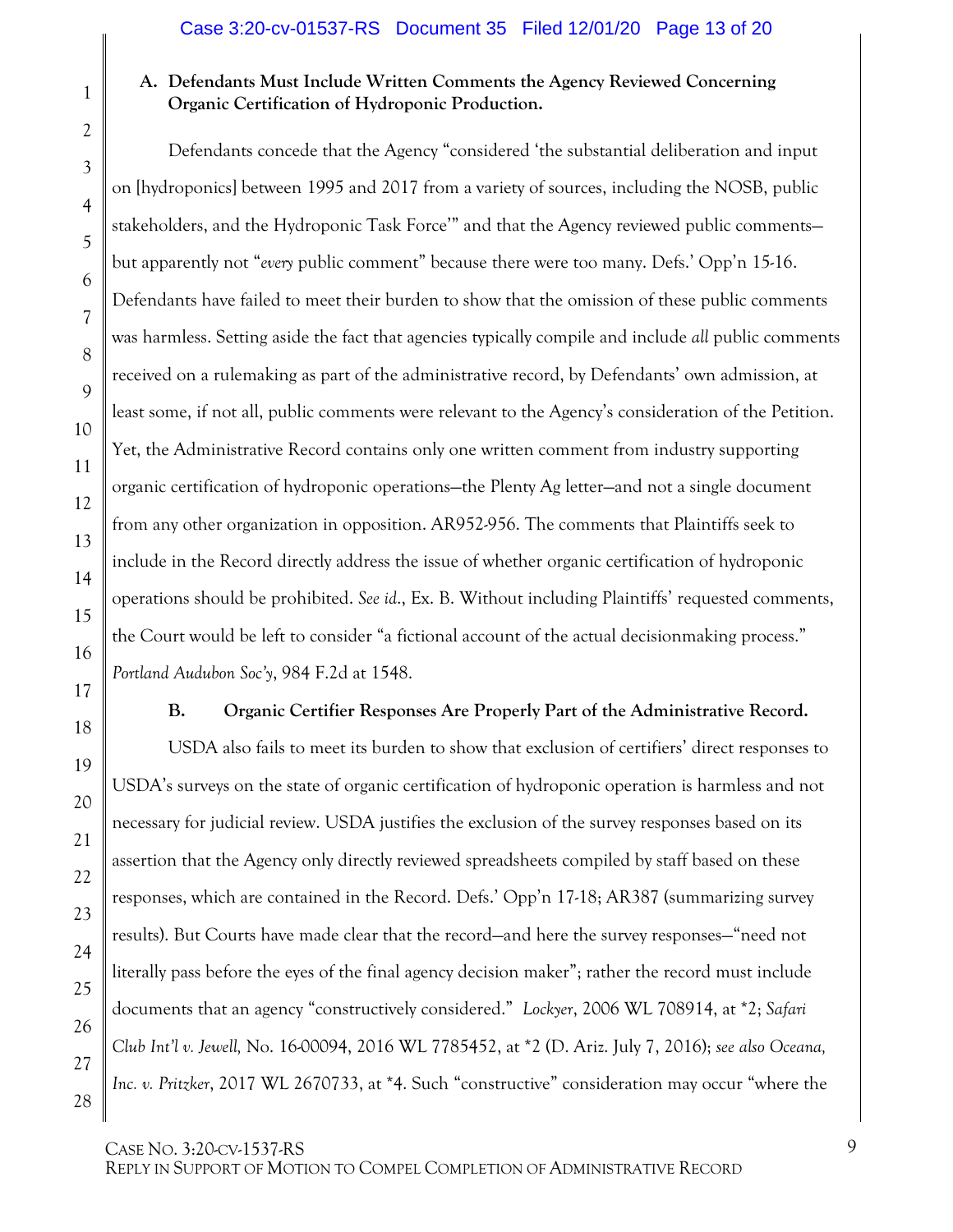#### <span id="page-13-2"></span><span id="page-13-1"></span>Case 3:20-cv-01537-RS Document 35 Filed 12/01/20 Page 14 of 20

1 2 3 4 5 6 7 8 9 10 11 12 13 14 15 document was relied upon by subordinates, rather than the final decision-maker, or where a report relies so heavily on an underlying source that the cited authority might fairly be said to have been indirectly considered by the decision-maker." *Safari Club Int'l*, 2016 WL 7785452, at \*2 (citation omitted); *see also Ctr. for Native Ecosystems v. Salazar*, 711 F. Supp. 2d 1267, 1275-76 (D. Colo. 2010) ("If the agency decision maker based his decision on the work and recommendations of subordinates, those materials should be included in the record." (citing authorities)). Here, the record makes clear that the individual survey responses were considered by USDA employees; indeed without that review there would be no summary slides that USDA did include in the Record. AR387. Moreover, the survey responses are the very "underlying source" to the summary data in the Record. Defendants rely on the summary data in their Opposition to demonstrate that hydroponic operations comply with OFPA's natural resource and biodiversity conservation requirements, yet fail to include the actual questions asked to certifiers in the Record. Defs.' Br. 26, ECF No. 23. USDA's failure to include survey questions and responses from organic certifiers, converted by lower level employees into slides viewed by decisionmakers, flouts the requirement that the record contain materials indirectly considered by the agency.

#### <span id="page-13-0"></span>**C. The Agency Must Include NOSB Transcripts in the Administrative Record.**

The current Administrative Record includes numerous NOSB transcripts on the subject of hydroponic operations. AR26-28, 177-196, 207-269, 653-787, 810-916, 957-1072, 1118-1136. This makes sense given the long history of NOSB deliberations on whether and how hydroponic operations may be certified organic under OFPA. *See* Pls.' Br. 8-11. Yet USDA curiously omitted other relevant NOSB testimony on the subject.

22 23 24 25 26 27 28 Instead of demonstrating that the testimonies were not directly or indirectly considered, USDA mischaracterizes Plaintiffs' request for this fundamental material as seeking "every oral comment made to the NOSB regarding the compatibility of hydroponic operations with soil-based regulations." Defs.' Opp'n 15. The Agency acknowledged in the Petition Denial that such comments were, at the very least, indirectly considered. Defs.' Opp'n 15-16. The existing record compilation indicates that these transcript testimonies were or should have been considered by the Agency.

CASE NO. 3:20-CV-1537-RS

16

17

18

19

20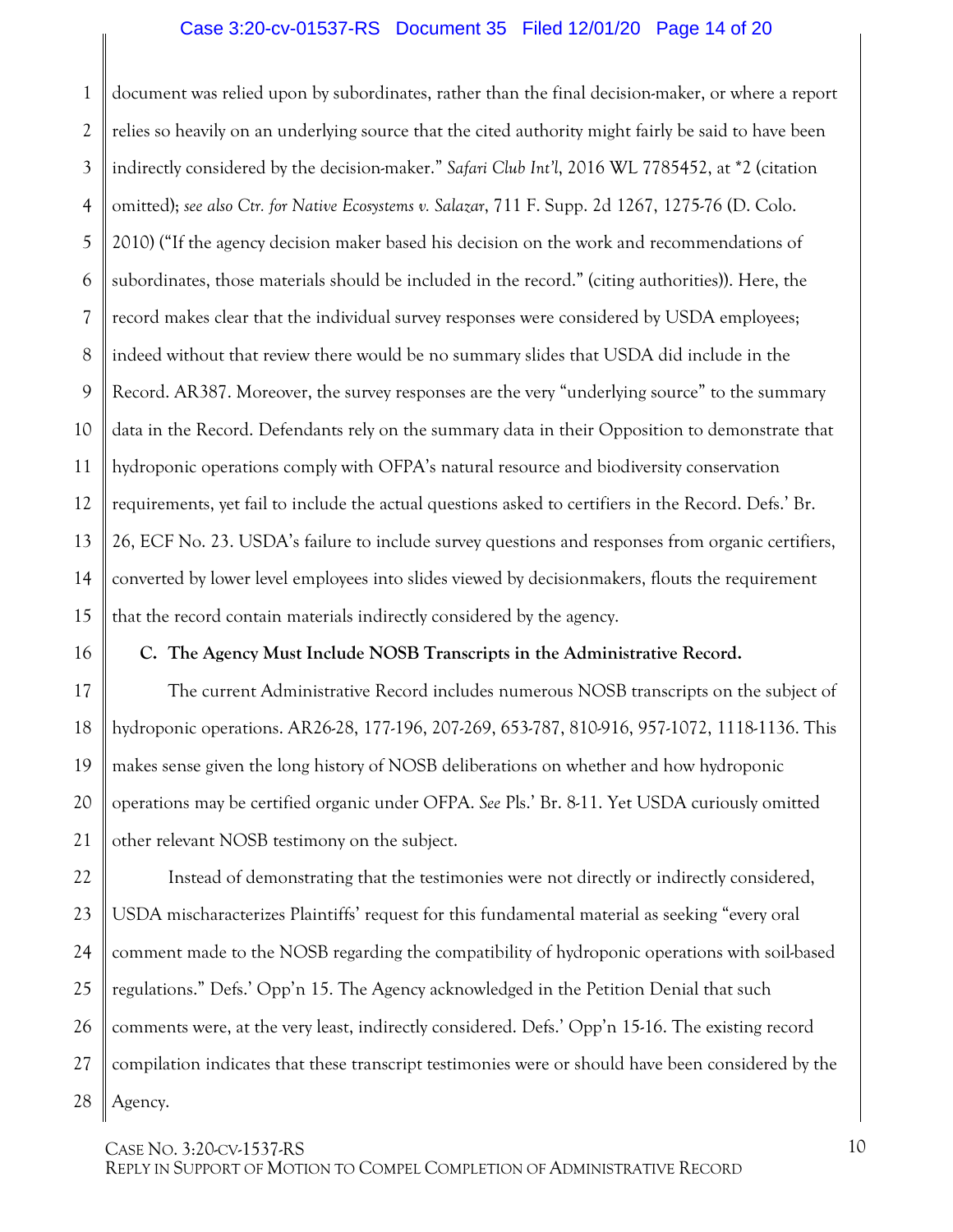#### <span id="page-14-3"></span><span id="page-14-1"></span>Case 3:20-cv-01537-RS Document 35 Filed 12/01/20 Page 15 of 20

1 2 3 4 5 6 7 8 9 10 11 12 Instead, USDA defines "deliberation and input" far too narrowly to include only certain written comments submitted to NOSB in favor of organic certification and no oral comments in favor or against. Contrary to USDA's narrow definition, courts have repeatedly recognized that oral comments are properly included in the Administrative Record as evidence of verbal input that agency decisionmakers received in the course of reaching a decision. *Lockyer*, 2006 WL 708914, at \*4 (ordering agency to complete the Record with "agency meeting notices regarding discussions" about revising regulation); *Water Supply & Storage Co. v. U.S. Dep't of Agric*., 910 F. Supp. 2d 1261, 1267-69 (D. Colo. 2012) (completing the Record with meeting notes). Just two years ago, this Court observed that "[v]erbal input . . . can be every bit as influential, perhaps more influential, -in shaping informal agency decisions as written input." *Regents of the Univ. of Cal. v. U.S. Dep't of Homeland Sec.*, No. C 17-05211-WHA, 2018 WL 1210551, at \*4 (N.D. Cal. Mar. 8, 2018). The Court should again require USDA to complete the Record with such input here. *See* Ex. A.

#### <span id="page-14-2"></span><span id="page-14-0"></span>**D. Comments, Slides, and Other Materials Pre-Dating the Agency's Final Decision Belong in the Administrative Record.**

Defendants also excluded documents based on an arbitrary line it drew about the relevant timeframe for the Record. Defs.' Opp'n 9 (describing "decades-old documents"); *Id*. at 15 n. 4; *Id*. at 18 (requested slides were presented "years before CFS ever filed the petition for rulemaking"). As explained in the agency's own Petition Denial, the decision-making process that ultimately resulted in the Petition Denial began in 1995. This final agency action must necessarily be evaluated by the Court based on the Agency's own articulated basis, which includes "deliberation and input on this topic between 1995 and 2017." Pls.' Mot. 8.

Defendants argue that an administrative record should include only those materials before the Agency "in the process" of denying the Petition, Defs.' Opp'n 18, and therefore should not include documents such as slides, viewed just over three years before the Petition Denial. *Id.* Such a position is contradicted by the incomplete record already produced, which includes a few materials going back as far as 1995. *See* AR24-191 (documents dating from 1995 to 2002); *Lockyer*, at \*3 (stating that "[i]t is inconsistent with the [agency's] own recognition that the administrative record does include documents pre-dating February 2004 as reflected in its inclusion of other

CASE NO. 3:20-CV-1537-RS

13

14

15

16

17

18

19

20

21

22

23

24

25

26

27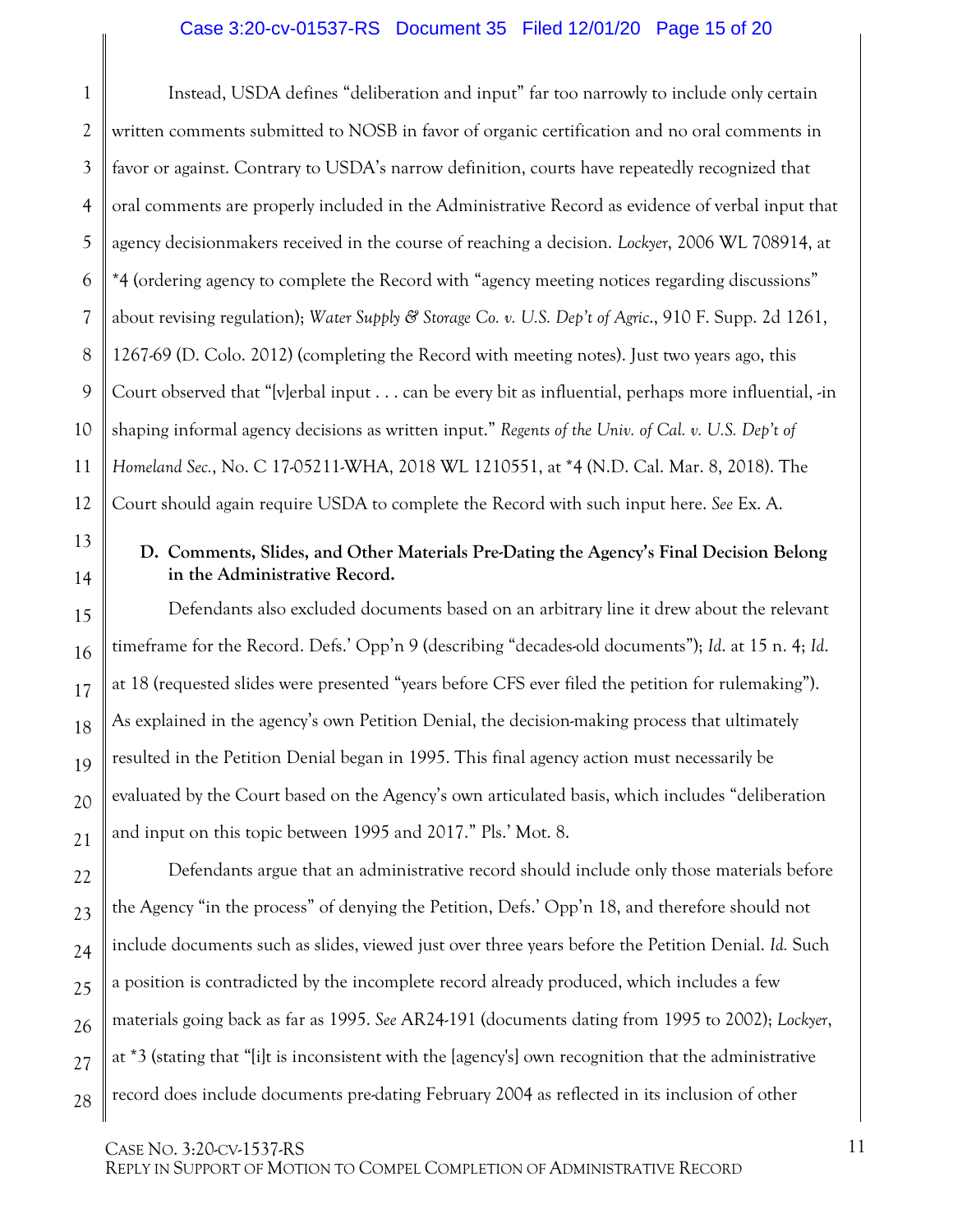#### <span id="page-15-0"></span>Case 3:20-cv-01537-RS Document 35 Filed 12/01/20 Page 16 of 20

1 2 3 4 documents dating from 2001 in the record submitted to the Court"). Documents such as presentation slides presented directly to USDA, data presented to USDA in the form of survey responses, and comments made during the time period the agency considered are precisely the type of documents that the Court has required Defendants to include in the Record. *See* Exs. A-D.,

## **E. The Record Includes Internal Materials and Communications Within the USDA.**

5

17

18

19

20

21

22

23

24

<span id="page-15-2"></span> $\overline{a}$ 

6 7 8 9 10 11 12 13 14 15 16 Defendants also refuse to complete the record with internal emails Plaintiffs obtained via a Freedom of Information Act request.<sup>[3](#page-15-3)</sup> Yet, such emails are exactly the type of material that courts routinely evaluate and rely upon when deciding whether agency decisions are arbitrary and capricious. For example, in *Washington Toxics Coalition v. Department of Interior*, the court reviewed a "voluminous" administrative record of agency correspondence, e-mails, notes, and internal critiques, and concluded that the agency's decision was arbitrary because it disregarded comments and critiques. 457 F. Supp. 2d 1158, 1182-96 (W.D. Wash. 2006). As these cases demonstrate, the types of internal agency analyses, critiques, drafts, revisions, and communications that USDA has omitted here play a vital role in judicial review under the APA. The agency cannot construct a post-hoc sanitized narrative of the decision-making process for this Court to review in an attempt to shield its decisions from the thorough, probing, in-depth review the law requires.

### <span id="page-15-1"></span>**III. In the Alternative, this Court Should Supplement the Administrative Record with the Requested Documents.**

The Ninth Circuit allows courts to supplement the record with evidence from outside the administrative record in several circumstances, including: (1) "if necessary to determine whether the agency has considered all relevant factors and has explained its decision;" and (2) "when supplementing the record is necessary to explain technical terms or complex subject matter." *See, e.g*.*, McCrary v. Gutierrez*, 495 F. Supp. 2d 1038, 1041-42 (N.D. Cal. 2007) (quoting *Sw. Ctr. for* 

concurrently filed opposition and reply brief references documents from all four exhibits.

<span id="page-15-3"></span><sup>25</sup> 26 27 28 <sup>3</sup> Plaintiffs' decision not to cite certain requested documents from Exhibits C and D in the Motion for Summary Judgment also has no bearing on the issue at hand: the mandatory requirement of a *complete* Administrative Record. Plaintiffs simply included documents in its possession according to the definition of the administrative record under this Circuit's instruction, and filed them as required by the stipulated deadline for Plaintiffs' Motion to Complete. In any event, Plaintiffs'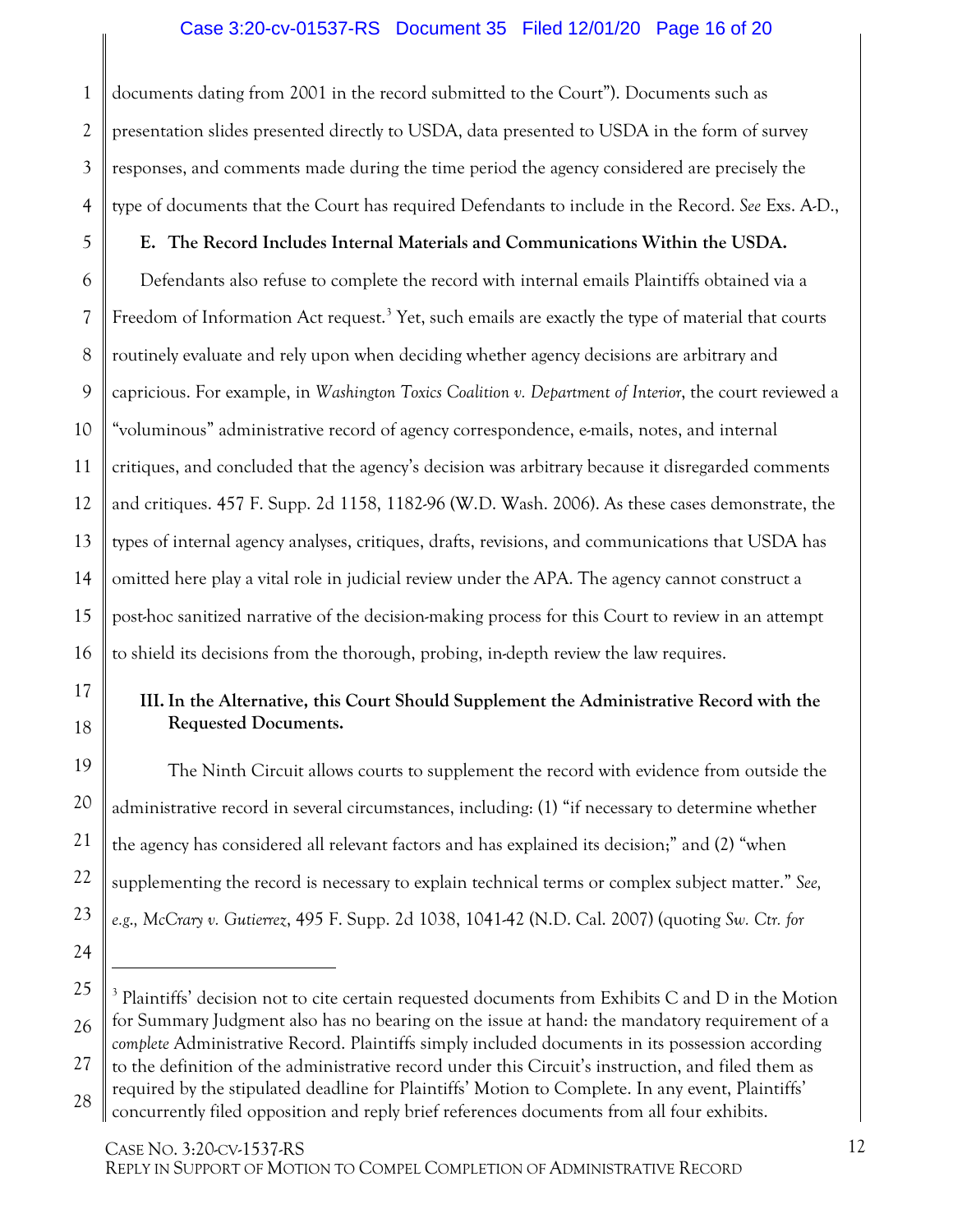#### Case 3:20-cv-01537-RS Document 35 Filed 12/01/20 Page 17 of 20

1 2 3 4 5 6 7 *Biological Diversity v. U.S. Forest Serv.,* 100 F.3d 1443, 1450 (9th Cir. 1996) (citations omitted)). Exhibits A-D meet both grounds. First, these documents show that USDA failed to consider all relevant factors in denying the Petition because these materials provide the court with insight into OFPA's legislative history, application of its statutory and regulatory provisions, and how USDA's interpretation has resulted in inconsistent organic standards. Second, these documents will help the Court understand the purposes of organic crop production standards as prescribed under OFPA, and whether and how these standards can be applied to hydroponic production.

8 9 10 11 12 13 14 15 16 17 18 19 USDA's Opposition illustrates why the first ground for supplementation applies. USDA asserts that only some of thousands of comments were "actually considered" by the agency and included in the Record, Defs.' Opp'n 15-16; in other words, USDA does not dispute Plaintiffs' assertion that all comments included were in support of organic certification. USDA's argument proves Plaintiffs' point. The oral and written comments opposing organic certification of hydroponic production, none of which were included, highlight key factors USDA failed to consider: the practical implications of application of statutory and regulator provisions, and how USDA's Petition Denial has resulted in inconsistent organic standards for certifiers and farmers on the ground. *See* Pls.' Opp'n 13; Ex. A at 42 (organic farmer explaining the time and resources invested in soil-building and soil management as part of organic certification); *id*. at 50 (detailing practices for soil-based farming that are not required for hydroponic operations); *id.* at 67 (describing soil management practices that are audited by a certifier); *id*. at 4-5 (same).

20 21 22 23 24 While claiming that the requested documents "do not address issues not already there," Defs.' Mot. 19, USDA fails to point to anything in the record that actually addresses these highly relevant factors. USDA does not point to anything in the record, let alone comments, describing farmers' decades-long expenses and time-consuming investments to build soil as a prerequisite for obtaining organic certification under current regulations.

25 26 27 28 Similarly, USDA also argues that the Record already "contains ample technical analysis, not meaningfully different from what Plaintiffs now seek to submit." Defs.' Opp'n 20. The fact that the Record includes some technical analysis does not render other additional expert input unnecessary. Plaintiffs seek to include oral comments from farmers and organic certifiers who have

CASE NO. 3:20-CV-1537-RS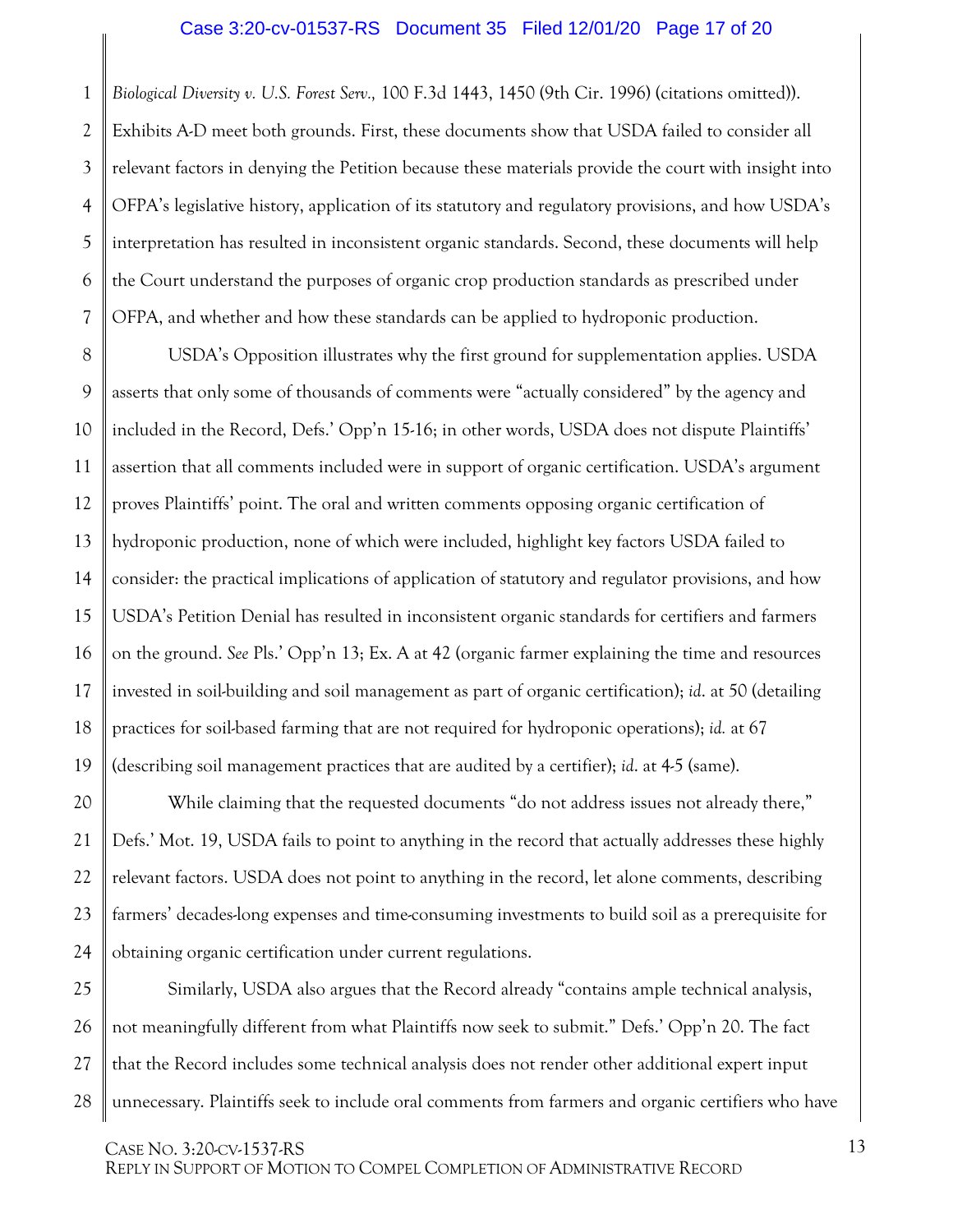#### <span id="page-17-0"></span>Case 3:20-cv-01537-RS Document 35 Filed 12/01/20 Page 18 of 20

1 2 3 4 5 direct experience in evaluating and practicing OFPA's soil fertility requirements and ecologicallybased standards, and their expertise and on-the-ground experience are necessary to assist the Court's review. *See Pub. Power Council v. Johnson*[, 674 F.2d 791, 794-95 \(9th Cir. 1982\)](https://1.next.westlaw.com/Link/Document/FullText?findType=Y&serNum=1982117071&pubNum=0000350&originatingDoc=I95e2c1a0623711e99403c5c1b41b53c0&refType=RP&fi=co_pp_sp_350_794&originationContext=document&transitionType=DocumentItem&contextData=(sc.RelatedInfo)#co_pp_sp_350_794) (recognizing that supplementing administrative record could be necessary to understand "complex and vague contract clauses").

6 7 8 9 10 11 12 13 14 15 16 17 Nor are the documents in Exhibit C and D "duplicative," as USDA suggests. Defs.' Opp'n 20. USDA does not identify a single document that Plaintiffs seek to include as being already in the record; the question is whether they are necessary to aid in this Court's review. Here, the organic certifier responses in Exhibit C and emails in Exhibit D demonstrate the differing understandings among certifiers and farmers of what constitutes hydroponic production. *See* Ex. C at 9-10 (describing differing definitions of "hydroponic production"); Ex. D at 29-37.These exhibits thus demonstrate that USDA knew certifiers lacked clarity on applying certifying hydroponic operations. An understanding of these differing interpretations is necessary for this Court to adequately review USDA's Petition Denial, as one major basis USDA offered for the Petition Denial was the agency's "clarity and consistency of the NOP's approval of organic hydroponics." It is also necessary to aid this Court's review of Plaintiffs' claim that USDA's Petition Denial has resulted in inconsistent organic standards.

18 19 20 21 22 23 The documents in Exhibit D also provide important details explaining the Agency's own need for clarity on how to exempt hydroponic operations from the requirements of OFPA and regulations. Ex. D at 18-20. These slides reveal the USDA's uncertainty on how to define soil ecology and the Agency's questions on how hydroponic operations could meet soil fertility requirements. *Id.* Defendants have cited no other documents in the Record discussing the questions the Agency itself had when considering exempting hydroponic operations from OFPA.

24 25 26 27 28 Essentially, Exhibits C and D show that: (a) USDA was aware of its lack of clarity to certifiers and non-uniform certification yet emphasized its "clarity and consistency" on the matter in the Petition Denial; (b) the Agency itself noted need for clarification and some justification for excluding hydroponic operations from mandatory statutory and regulatory provisions but nonetheless asserted in the Petition Denial that these provisions do not apply; and (c) the Petition

CASE NO. 3:20-CV-1537-RS REPLY IN SUPPORT OF MOTION TO COMPEL COMPLETION OF ADMINISTRATIVE RECORD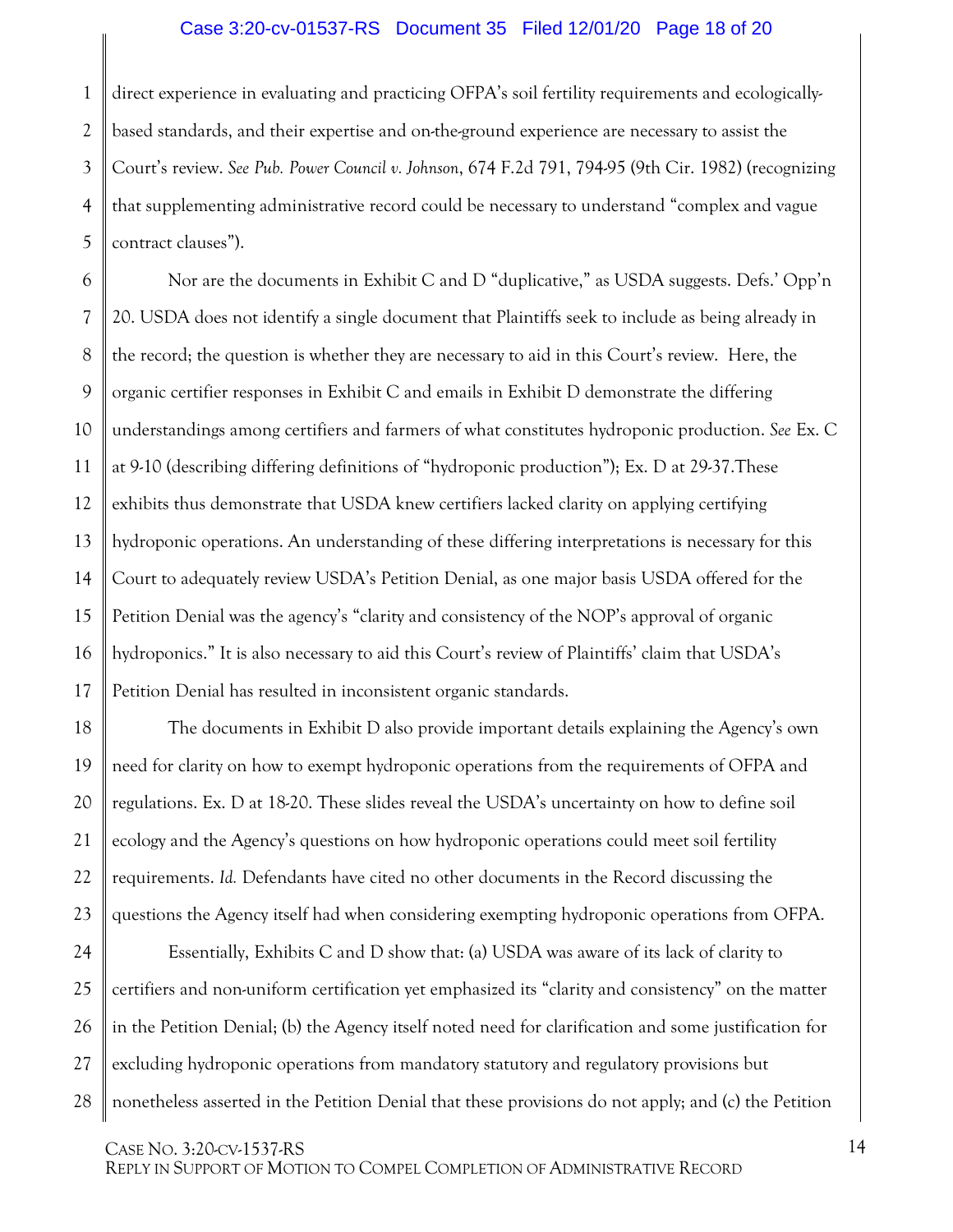## <span id="page-18-0"></span>Case 3:20-cv-01537-RS Document 35 Filed 12/01/20 Page 19 of 20

 $\biggl\|$ 

| $\mathbf{1}$   | Denial fails to consider the practical implications of allowing organic certification of hydroponic |  |  |  |  |  |
|----------------|-----------------------------------------------------------------------------------------------------|--|--|--|--|--|
| $\overline{2}$ | operations on farmers. These factors are highly relevant for this Court's review, and warrant       |  |  |  |  |  |
| 3              | supplementing the record.                                                                           |  |  |  |  |  |
| $\overline{4}$ | CONCLUSION                                                                                          |  |  |  |  |  |
| 5              | For these reasons, the Court should order USDA to complete the Record or supplement                 |  |  |  |  |  |
| 6              | the Record.                                                                                         |  |  |  |  |  |
| 7              |                                                                                                     |  |  |  |  |  |
| 8              | Respectfully submitted this 1st of December, 2020.                                                  |  |  |  |  |  |
| 9              |                                                                                                     |  |  |  |  |  |
| 10             | /s/ Meredith Stevenson                                                                              |  |  |  |  |  |
| 11             | Meredith Stevenson (CA Bar No. 328712)<br>Sylvia Shih-Yau Wu (CA Bar No. 273549)                    |  |  |  |  |  |
| 12             | Center for Food Safety<br>303 Sacramento Street, 2 <sup>nd</sup> Floor                              |  |  |  |  |  |
| 13             | San Francisco, CA 94111<br>Phone: (415) 826-2770                                                    |  |  |  |  |  |
| 14             | Counsel for Plaintiffs                                                                              |  |  |  |  |  |
| 15             |                                                                                                     |  |  |  |  |  |
| 16             |                                                                                                     |  |  |  |  |  |
| 17             |                                                                                                     |  |  |  |  |  |
| 18             |                                                                                                     |  |  |  |  |  |
| $19\,$         |                                                                                                     |  |  |  |  |  |
| 20             |                                                                                                     |  |  |  |  |  |
| 21             |                                                                                                     |  |  |  |  |  |
| 22             |                                                                                                     |  |  |  |  |  |
| 23             |                                                                                                     |  |  |  |  |  |
| 24             |                                                                                                     |  |  |  |  |  |
| 25             |                                                                                                     |  |  |  |  |  |
| 26             |                                                                                                     |  |  |  |  |  |
| 27             |                                                                                                     |  |  |  |  |  |
| 28             |                                                                                                     |  |  |  |  |  |